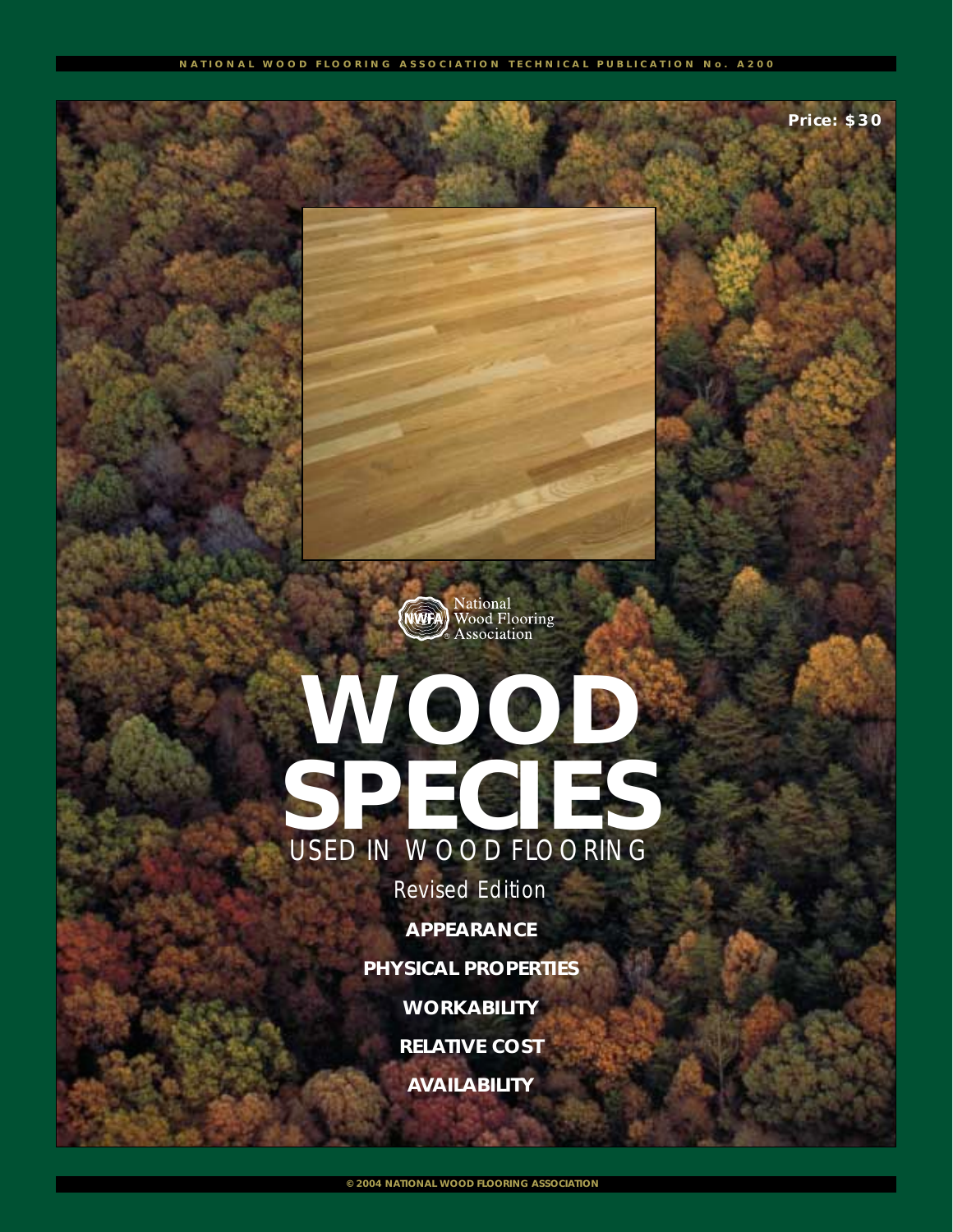## **CONTENTS** WOOD SPECIES USED IN WOOD FLOORING



Wenge



**RESOURCES AND CREDITS**

**NO GUARANTEE OR WARRANTY**

*The information contained in this publication represents generally accepted descriptions of wood species and their properties. However, wood is a natural material subject to numerous variations in grain, color, hardness and dimensional stability, and no description is able to encompass all possible variations. The National Wood Flooring Association accepts no risk or liability for application of the information contained in this publication.*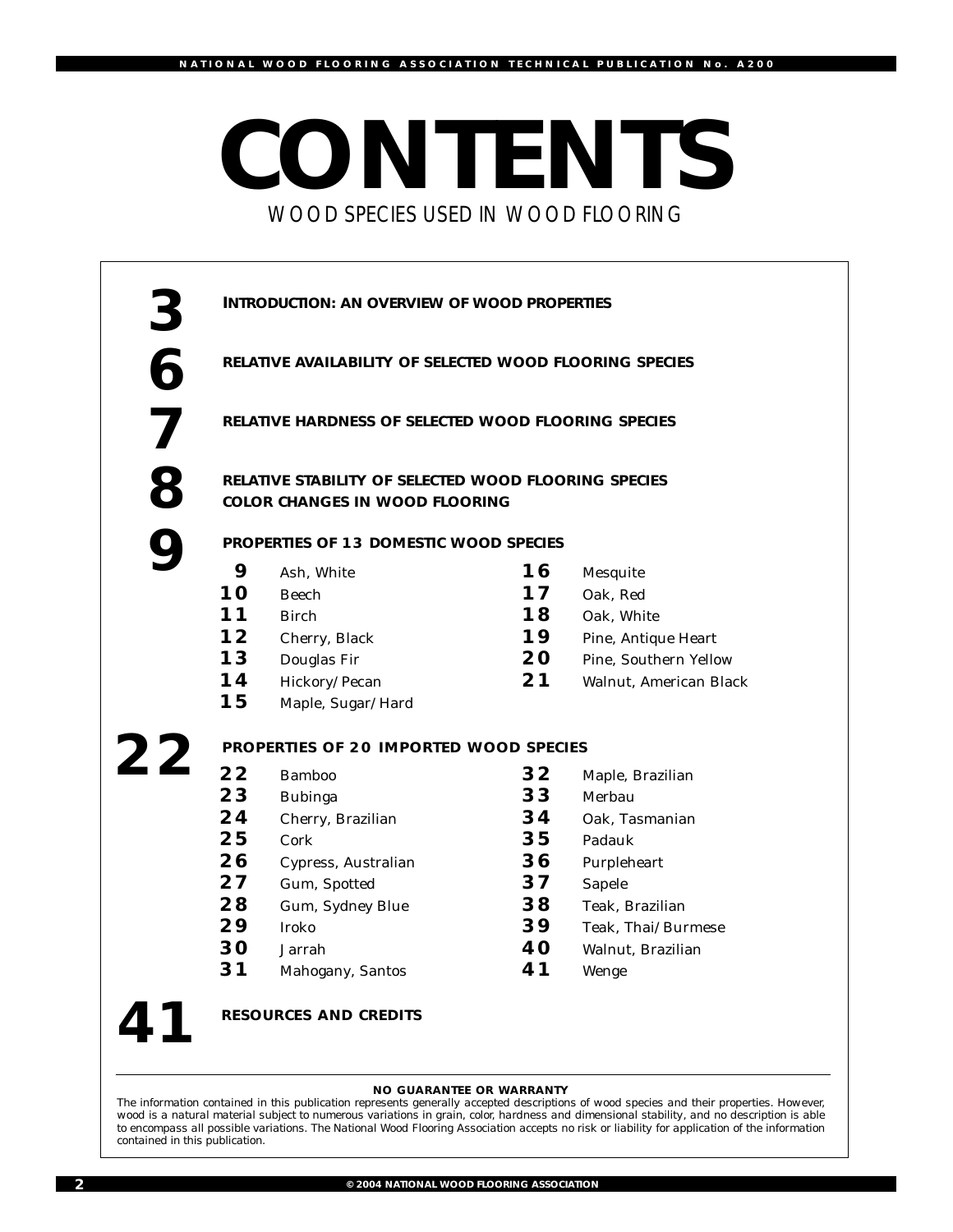# **WOOD SPECIES USED IN WOOD FLOORING**

Introduction: An Overview of Wood Properties

**W**ood is a dynamic medium. Like all<br>
quirks, responds to its environment, and<br>
changes over time. Because of its "perconality." we organic materials, it has character and changes over time. Because of its "personality," wood should be treated with understanding and a certain amount of care. For wood flooring professionals, knowing about the properties of wood in general, as well as those of individual wood species, is critical to proper installation. For consumers, it's important to have realistic expectations about how wood will perform. Most wood used for flooring is essentially a byproduct of more expensive wood-consuming industries (furniture manufacture, for example), so it is usually not the highest grade of lumber. However, it is quite economical in comparison.

This publication provides an overview of the mechanical and physical properties of wood, followed by more detailed information on several species used in flooring. In selecting the species described, the aim has been to offer a fair sampling of some of today's most popular woods. Other species may be included in later editions of this publication.

**Note: The samples chosen to illustrate each species were selected to be as representative as possible. However, there are many variations within each species, and the methods used in sanding and finishing also affect the final appearance of a given species. Also, the samples were photographed only a few days after being sanded and finished. Some species, such as domestic cherry, will change color significantly over time (see page 8). Therefore, the appearance of any installation may vary from the samples shown in this publication.**

## **The character of wood**

As a flooring material, wood is superior to vinyl or carpet, both practically and aesthetically. A solid wood floor is more than a covering; it adds strength and stability to the floor system. A one-inch thickness of wood has the same insulating value as 15 inches of concrete. Wood is durable and long-lasting — occasional sanding and refinishing essentially results in a brand-new floor. Wood floors don't retain mildew or absorb dust, simplifying cleaning.

Perhaps the most appealing characteristics of wood flooring, though, are its attractive appearance and natural warmth. A beautiful wood floor can enliven a drab room, enhance any architectural style, complement furniture and design schemes, and add value to any home or building.

A combination of qualities should be considered when selecting a species for flooring: appearancerelated attributes such as texture, grain and color; as well as mechanical properties such as dimensional stability, durability, machinability and ease in finishing; and finally, availability and cost.

## **Properties affecting appearance**

Many different factors, from the nature of the living tree to the way the lumber is sawed, affect the way the finished floor will look.

**HEARTWOOD, SAPWOOD:** Heartwood is the older, harder, central portion of a tree. It usually contains deposits of various materials that frequently give it a darker color than sapwood. It is denser, less permeable and more durable than the surrounding sapwood.

Sapwood is the softer, younger, outer portion of a tree that lies between the cambium (formative layer just under the bark) and the heartwood. It is more permeable, less durable and usually lighter in color than the heartwood.

The relative amounts of heartwood and sapwood in a flooring batch may affect the way it accepts stain and finish and, therefore, the finished appearance of the floor. In general, quartersawn and riftsawn flooring will contain less sapwood than plainsawn flooring (see "Types of saw cut," next page), and will tend to have a straighter grain and more uniform appearance. Heartwood also is more dimensionally stable than sapwood, so flooring with a high percentage of heartwood will shrink and swell less than flooring that is mostly sapwood.

**WOOD GRAIN AND TEXTURE:** "Grain" and "texture" are loosely used to describe similar properties of wood. Grain is often used in reference to annual growth rings, as in "fine" or "coarse" grain; it also is used to indicate the direction of fibers, as in straight, spiral and curly grain. The direction of the grain, as well as the amount of figuring in the wood, can affect the way it is sanded and sawed.

Grain also is described as being either "open" or "closed," referring to the relative size of the pores, which affects the way a wood accepts stain and finishes.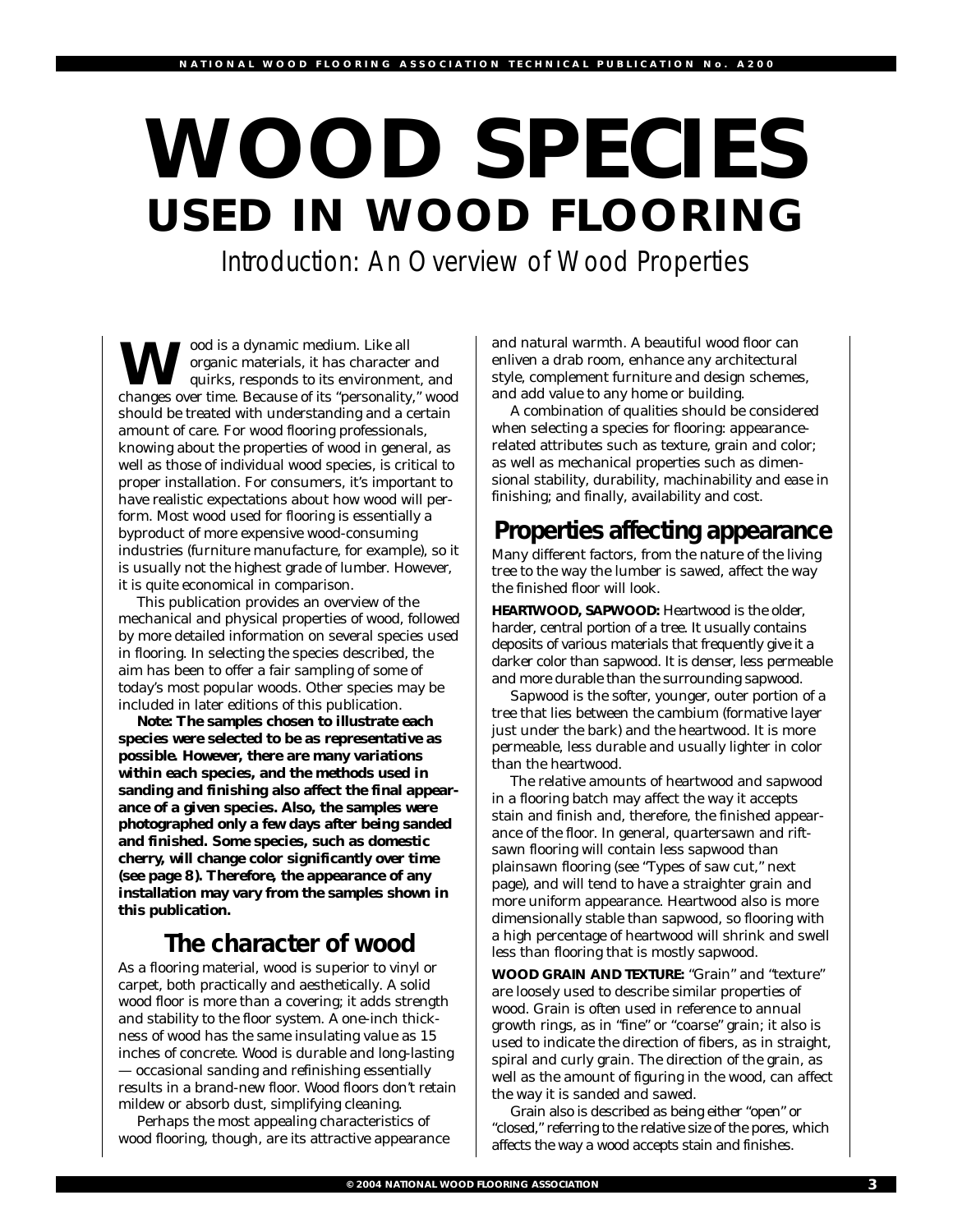Texture usually refers to the finer structure of the wood, rather than to the annual rings. It is sometimes used to combine the concepts of density and degree of contrast between spring wood and summer wood in the annual growth rings.

### **Wood grain terminology**

*Annual rings:* Most species grown in temperate climates produce visible annual growth rings that show the difference in density and color between wood formed early and that formed late in the growing season. The inner part of the growth ring, formed first, is called "spring wood"; the outer part, formed later in the season, is called "summer wood."

Spring wood is characterized by cells having relatively large cavities and thin walls. Summer wood cells have smaller cavities and thicker walls, and consequently are more dense than those in spring wood. The growth rings, when exposed by conventional sawing methods, provide the grain or characteristic pattern of the wood. The distinguishing features among the various species results in part from differences in growth-ring formation. And within species, natural variations in growth ensure



the unique character and beauty of each piece of wood.

*Figure:* The pattern produced in a wood surface by annual growth rings, rays, knots and deviations from regular grain. *Medullary Rays:* Medullary rays extend radially from the core of the tree toward the bark. They vary in height from a few cells in some species, to four or

more inches in the oaks; they're responsible for the flake effect common in quartersawn lumber in certain species.

*Flat Grain:* Easily recognized by its parabolic (arched) effect. Lumber is considered "flat-grained" when the annual growth rings make an angle of less than 45 degrees with the wide surface of the board.

*Vertical or Edge Grain:* Generally more dimensionally stable than flat grain—that is, vertical-grain boards are less likely to expand or contract in width with changes in moisture. Lumber is considered "vertical-grained" when the annual growth rings make an angle of 45 to 90 degrees with the wide surface of the board.

**(Note: In hardwoods, plainsawn lumber generally contains mostly flat-grained wood, while quartersawn lumber is nearly all vertical-grained. In softwood lumber, the terms "flat-grained" and "vertical-grained" are used instead of the terms "plainsawn" and "quartersawn," respectively. See "Types of saw cut" below.)** 

*Interlocked Grain:* Grain in which the fibers may

slope in a right-handed direction for several years, in a left-handed direction for several years, back to right-handed, and so on. A high degree of interlocked grain may make a wood difficult to machine.

#### **TYPES OF SAW CUT:** Lumber is either plainsawn, quartersawn or riftsawn.

Plainsawing is the most common and least expensive method of sawing; most wood flooring is cut this way. Plainsawn lumber is obtained by making the first saw cut on a tangent to the circumference of the

log and remaining cuts parallel to the first. This method is the most economical, because it provides the widest boards and results in the least waste.

Since most of the lumber produced by plainsawing is flat-grained, with some vertical-grained wood included, plainsawn lumber will tend to contain more variation within and among boards than quartersawn



lumber, in which nearly all of the wood is verticalgrained. Also, since flat-grained wood is less dimensionally stable than vertical-grained, plainsawn lumber will tend to expand and contract more across the width of the boards than quartersawn lumber.

Other physical differences to consider when choosing plainsawn lumber rather than quartersawn:

• Figure patterns resulting from the annual rings and some other types of figures are usually brought out more conspicuously by plainsawing.

• Shakes and pitch pockets, when present, extend through fewer boards.

In quartersawing, lumber is produced by first quartering the log and then sawing perpendicular to the growth rings. Quartersawing produces relatively narrow boards, nearly all vertical-grained, and creates more waste, making quartersawn lumber more expensive than plainsawn. However, much quartersawn wood is obtained by culling the vertical-grained wood that naturally results from plainsawing.

For reasons other than cost, most people prefer quartersawn wood, although some people favor the greater variety in figuring produced in plainsawing.

Other physical factors to keep in mind when choosing quartersawn lumber over plainsawn:

• It twists and cups less.

• It surface-checks and splits less during seasoning and in use.

- Raised grain produced by separation in the annual growth rings does not appear as pronounced.
	- It wears more evenly.
- Figuring due to pronounced rays, interlocked and wavy grain are brought out more conspicuously.
- Sapwood appears only at the edges, and is limited to the width of the log's sapwood.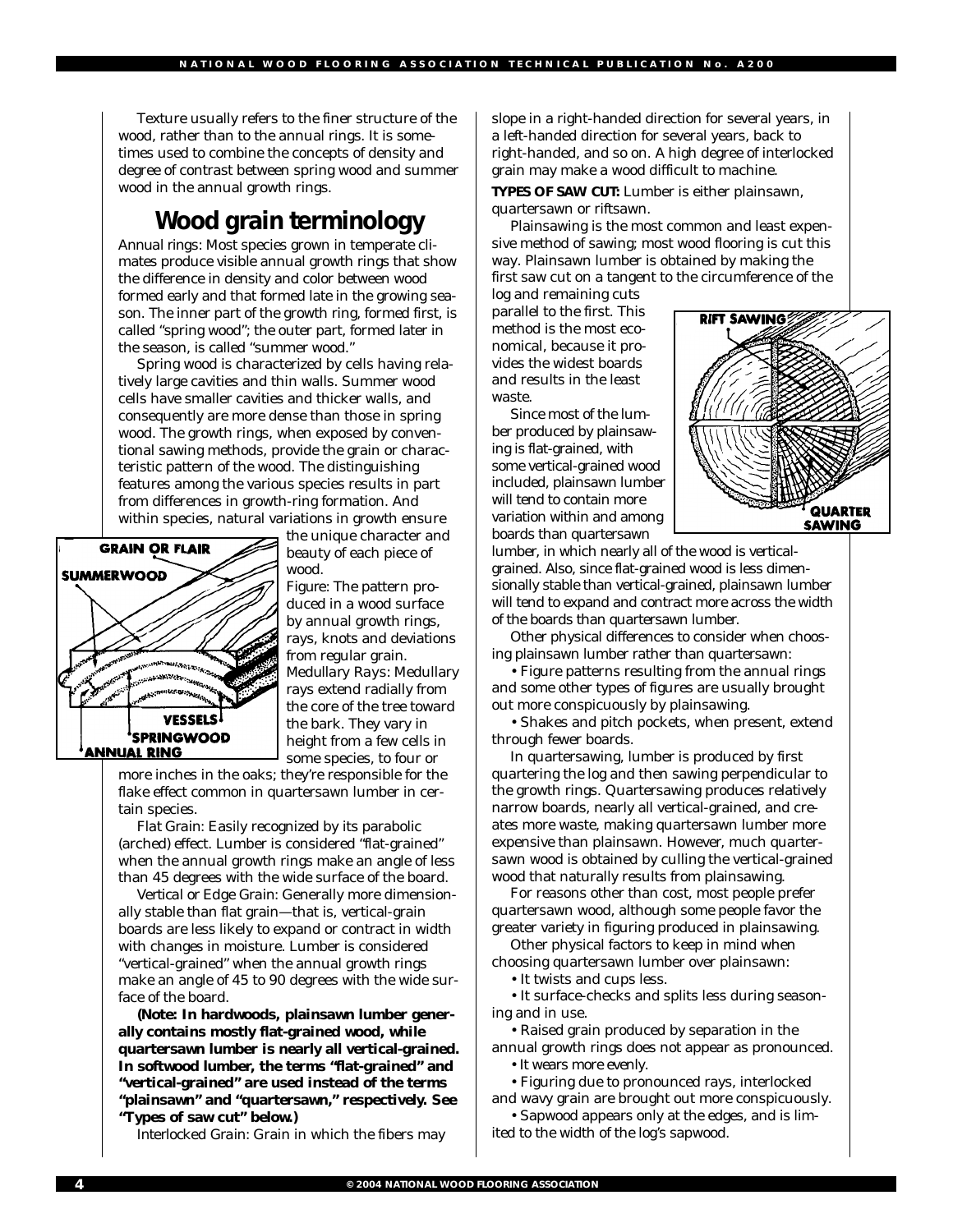Riftsawing is similar to quartersawing, with many of the same advantages and limitations. It accentuates the vertical grain and minimizes the flake effect common in quartersawn oak. The angle of the cut is changed slightly so that fewer saw cuts are parallel to the medullary rays, which are responsible for the flake effect. Riftsawing creates more waste than quartersawing, making it generally more expensive.

## **Mechanical properties**

**MOISTURE CONTENT AND DIMENSIONAL STABILITY:** Moisture plays a large part in how wood behaves, both during the machining process and after installation. Installers would do well to study moisture's effect on wood in some detail; however, a brief discussion is included here. (For more information, see the NWFA *Technical Manual A100: Water and Wood*.)

Moisture content is defined as the weight of water in wood expressed as a percentage of the weight of oven-dry wood. Weight, shrinkage, strength and other properties depend on the moisture content of wood. In trees, moisture content may be as much as 200 percent of the weight of wood substance. After harvesting and milling, the wood will be dried to the proper moisture content for its end use.

Wood is dimensionally stable when the moisture content is above the fiber saturation point (usually about 30 percent moisture content). Below that, wood changes dimension when it gains or loses moisture.

The ideal moisture content for flooring installation can vary from an extreme of 4 to 18 percent, depending on the wood species, the geographic location of the end product and the time of year. Most oak flooring, for example, is milled at 6 to 9 percent. Before installation, solid wood flooring should be acclimated to the area in which it is to be used, then tested with a moisture meter to ensure the proper moisture content.

(Note: Engineered flooring tends to be more dimensionally stable than solid flooring and may not require acclimation prior to installation—check with the manufacturer of the flooring for that product's



recommendations.) Different woods exhibit different moisture stability factors, but they generally shrink and swell the most in the direction of the annual growth rings (tangentially), about half as much across the rings (radially) and only slightly along the grain (longitudinally). This means that plainsawn flooring will tend to shrink and swell more in

width than quartersawn flooring, and that most flooring will not shrink or swell much in length. The individual species descriptions that follow

include an indication of dimensional stability, from "below average" to "excellent," as well as a comparison to red oak. For example, mesquite is rated as "excellent," with a notation that it is 63 percent more stable than red oak—that is, mesquite is likely to shrink or swell 63 percent less. The percentages noted are based on comparing the shrinkage values (tangential shrinkage from green to ovendry moisture content) of each species. Red oak was chosen as the benchmark because of its widespread familiarity and use in the flooring industry. For a comparison of the relative dimensional stability of several species refer to the chart on page 8. Keep in mind that the shrinkage values come from laboratory testing, and some woods shown to be relatively stable in the lab have demonstrated significant movement on actual job sites.

For wood flooring professionals, it's important to inform end users about the normal behavior of wood in relation to moisture. Most solid wood flooring will contract during periods of low humidity (during the heating season, for example), sometimes leaving noticeable cracks between boards. To minimize this effect, users should stabilize the environment of the building through temperature and humidity control.

**HARDNESS AND DURABILITY:** Probably the most important strength property for wood used in flooring applications is its side hardness, also known as Janka hardness. Side hardness represents the resistance of wood to wear, denting and marring. It is measured by the load required to embed a 0.444 inch steel ball to one-half its diameter in the wood. Janka hardness ratings are generally based on an average of tests on both tangential and radial (plainsawn and quartersawn) samples. A comparison chart of the Janka hardness ratings for each of the species described in this chapter appears on page 7. Also, the individual species descriptions include a percentage comparison to indicate each species hardness relative to Northern red oak.

**INSTALLATION AND NAILING:** When nailing some of the denser woods with hand or air nailers, installers may encounter splitting tongues, as well as failure to secure the fastener even after repeated attempts. This can sometimes be corrected by changing the angle of the nail's point of entry. On certain exceptionally dense species, pilot holes may have to be drilled to ease nailing. Blunting the ends of fasteners may also help prevent splitting. With pneumatic nailers, the air pressure may need to be adjusted to reduce splintering or tongue breakage.

Though dense, heavy woods normally offer higher nail-withdrawal resistance, less dense species allow the use of more and larger-diameter fasteners to compensate for their lower holding ability. When nailing imported species, check with the supplier for the recommended fastener.

Consider wearing gloves while working with some woods, especially exotic species. Splinters should be removed immediately, as some species have been known to cause an adverse reaction in some people.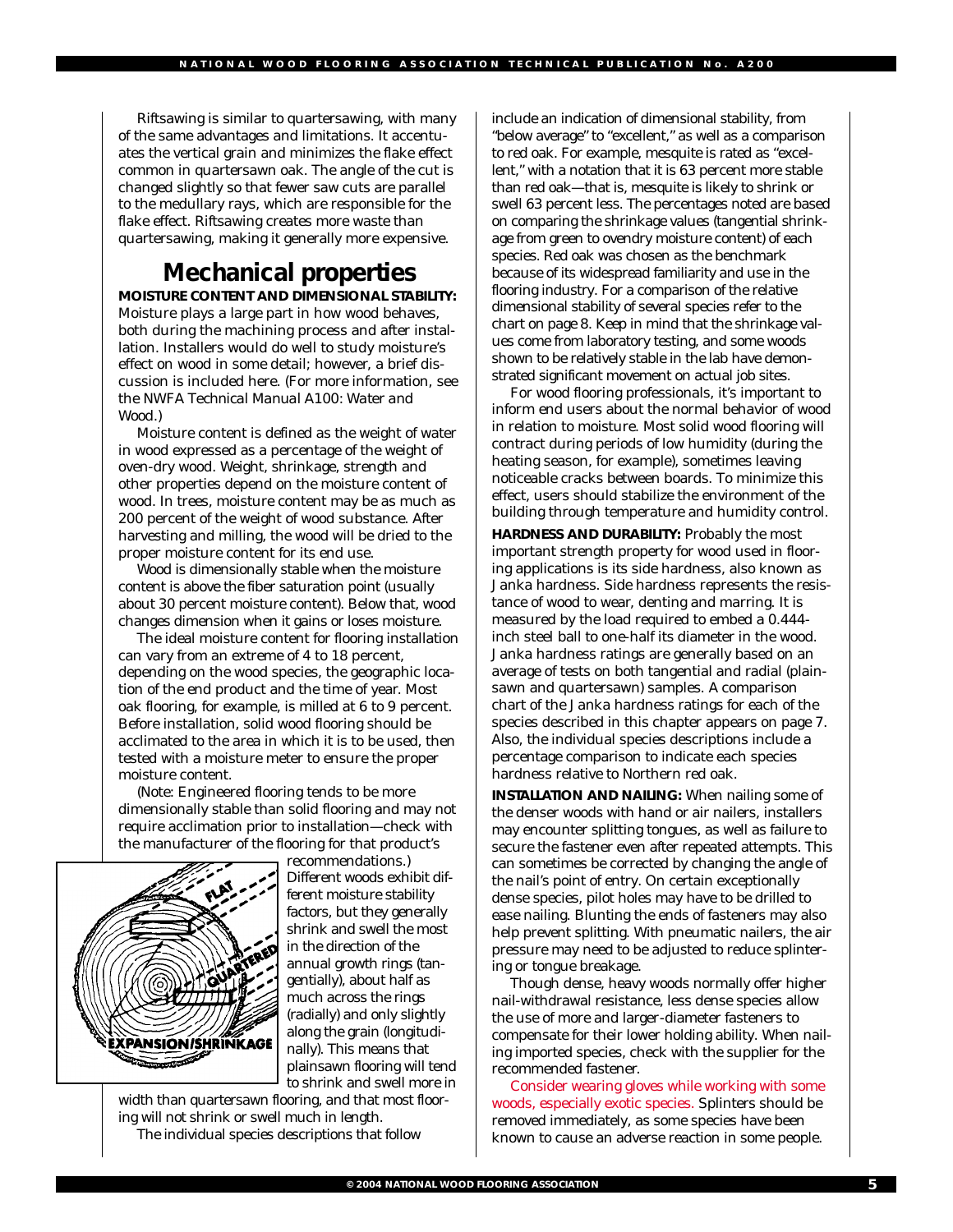**SANDING:** Some wood species are highly resinous and tend to clog sandpaper. When working with such species, it may be necessary to use a coarser grit of sandpaper than normal, or to change the sandpaper more often than with other species.

Also, the wood dust created by sanding some species tends to cause an allergic reaction in some people. This is more likely to occur with imported species than with domestic. However, even North American oak has been known to cause a skin rash or respiratory difficulties in some people. Where applicable, known tendencies to cause allergic reactions are noted.

As a precaution, flooring mechanics should wear long sleeves, gloves, repirators (with a rating of at least N95/NIOSH-approved) and eye protection when sanding. To test for possible allergic reaction to a species, perform a skin-patch test by placing a small amount of wood dust under a round adhesive bandage on the inside of the forearm. If serious skin irritation is present when the bandage is removed after 24 hours, consider not working with that species.

For more information on sanding, see the NWFA *Technical Manual B200: Sanding and Finishing of Hardwood Floors*.

**FINISHING:** Many finish formulations are undergoing continual change as their manufacturers move to comply with evolving environmental regulations, making hard-and-fast finishing rules difficult to come by.

Some woods, especially imports, contain oils and chemical compounds that may adversely react with certain types of finishes to inhibit drying, dramatically change the color of the wood, or both. Some imported species may weep natural oils for an extended period of time, possibly causing finish problems at a later date. It is recommended that such floors be sealed or coated immediately after the final sanding cut.

Water-based urethane finishes are quick-drying and increasingly durable. Some flooring professionals also believe they tend to inhibit the color change certain woods undergo over time, which may be desirable. These finishes tend to leave wood lighter in color. Nonambering urethanes are often recommended for finishing white, stenciled or pastel floors. Water-based finishes tend to adhere well to most woods, including exotics, whereas some solvent-based finishes have adhesion, drying or color change problems with woods such as teak, Brazilian walnut, purpleheart, padauk and wenge.

For floors that are to be stained to alter the natural color of the wood, flooring professionals should be aware that some species (hard maple, pine and fir, for example) do not accept stain as readily or as evenly as other species.

A grain filler is sometimes used for wood species with large pores, such as oak and walnut, if a smooth finish is desired.

When working with a new species for the first time, installers should test stains and finishes on a small sample of flooring before attempting an installation and also check with the finish manufacturer.

For more information on finishing, see the NWFA *Technical Manual B200: Sanding and Finishing of Hardwood Floors*.

#### **Availability**

Just as every individual wood species is dynamic and prone to change in response to its environment, so too is the market for all wood flooring species. Availability estimates were obtained through interviews with industry sources and reflect market conditions during 2003.

#### **EASILY AVAILABLE:**

Brazilian cherry (jatoba) Hard maple Red oak Southern yellow pine White oak

#### **READILY AVAILABLE:**

Ash Australian cypress Bamboo Black cherry Brazilian walnut (ipé) Cork Douglas fir Hickory/pecan Santos mahogany Teak, Thai/Burmese

#### **MODERATELY AVAILABLE:**

Beech Black walnut, American Birch Brazilian maple Brazilian teak (cumaru) Iroko Jarrah Merbau Padauk Sapele Spotted gum Sydney blue gum Tasmanian oak

**LIMITED AVAILABILITY:** Antique heart pine Bubinga

**Mesquite** Purpleheart Wenge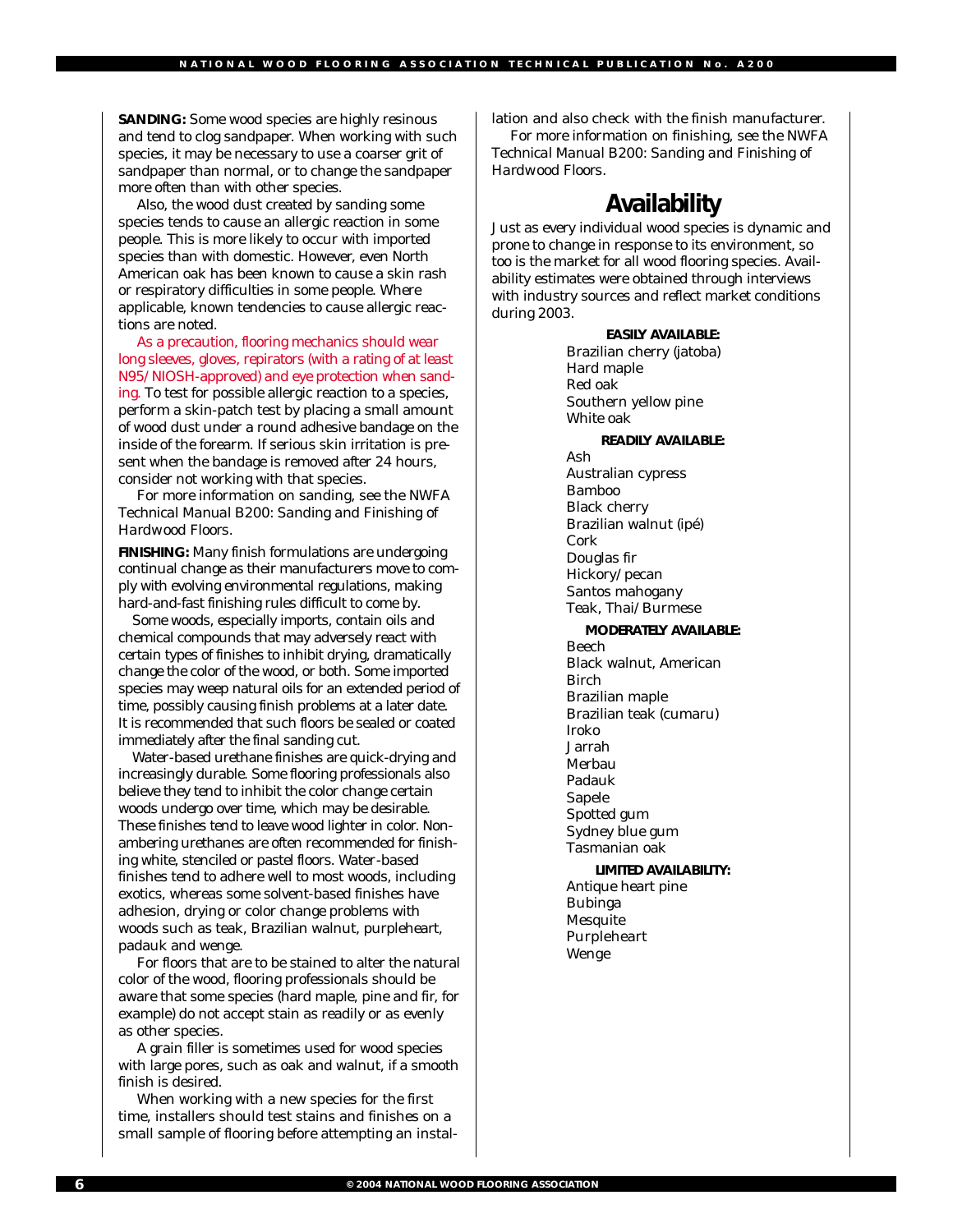#### **RELATIVE HARDNESS OF SELECTED WOOD FLOORING SPECIES**

(Ranked by Janka hardness rating)

The Janka (or side) hardness test measures the force required to embed a .444-inch steel ball to half its diameter in wood. It is one of the best measures of the ability of a wood species to withstand denting and wear. By the same token, it also is a good indicator of how hard or easy a species is to saw or nail. Northern red oak, for example, has a Janka hardness rating of 1290. Spotted gum, with a rating of 2473, is nearly twice as hard. If you're accustomed to working with red oak and decide to tackle a job with spotted gum, you can expect it to be much harder to cut and nail.

A rating is not included for bamboo, as bamboo flooring varies greatly between different manufacturers' products and between vertical and horizontal construction. Likewise, a rating is not included for cork flooring.

*• Source: Hardness ratings for most species taken from the U.S. Dept. of Agriculture, Forest Service, Forest Products Laboratory, Center for Wood Anatomy Research Web site www2.fpl.fs.fed.us/TechSheets/techmenu.html. Bubinga value taken from Wood Handbook: Wood as an Engineering Material (Forest Products Society, 1999). Padauk and Brazilian maple values were provided by Wood Flooring Interna-*

*tional. Spotted gum, Sydney blue gum and Tasmanian oak values were provided by Boral Timber. The heart pine rating was provided by Mountain Lumber. The mesquite rating was provided by Mesquite Products of Texas. • Douglas fir rating is an average of ratings for Coast, Interior West and Interior North species. • Values for Brazilian cherry, purpleheart and Thai/Burmese teak represent average values.*

| 3680<br>Walnut, Brazilian                      |  |  |
|------------------------------------------------|--|--|
| 3540<br>Teak, Brazilian                        |  |  |
| 2890<br>Purpleheart                            |  |  |
| Cherry, Brazilian (jatoba)<br>2820             |  |  |
| 2690<br>Bubinga                                |  |  |
| Gum, spotted<br>2473                           |  |  |
| <b>Mesquite</b><br>2345                        |  |  |
| 2200<br>Mahogany, santos                       |  |  |
| 2023<br>Gum, Sydney blue                       |  |  |
| <b>Merbau</b><br>1925                          |  |  |
| Jarrah<br>1910                                 |  |  |
| Hickory/pecan<br>1820                          |  |  |
| Padauk<br>1725                                 |  |  |
| 1630<br>Wenge                                  |  |  |
| 1500<br>Maple, Brazilian                       |  |  |
| 1500<br>Sapele                                 |  |  |
| Maple, hard<br>1450                            |  |  |
| Cypress, Australian<br>1375                    |  |  |
| Oak, Tasmanian<br>1350                         |  |  |
| Ash, white<br>1320                             |  |  |
| 1300<br><b>Beech</b>                           |  |  |
| Oak, Northern red<br>1290                      |  |  |
| <b>Birch</b><br>1260                           |  |  |
| 1260<br><b>Iroko</b>                           |  |  |
| Pine, heart (antique)<br>1225                  |  |  |
| 1210<br>Oak, white                             |  |  |
| Teak, Thai/Burmese 1078                        |  |  |
| 1010 Walnut, American black                    |  |  |
| Cherry, black<br>950                           |  |  |
| 870 Pine, Southern yellow (longleaf)           |  |  |
| 690 Pine, Southern yellow (loblolly/shortleaf) |  |  |
| Douglas fir<br>660                             |  |  |

While Janka values give a general sense of hardness, many other *factors also contribute to a wood floor's durability, including the type of cut (i.e. plainsawn, quartersawn), denseness of cell structure, and finish used.*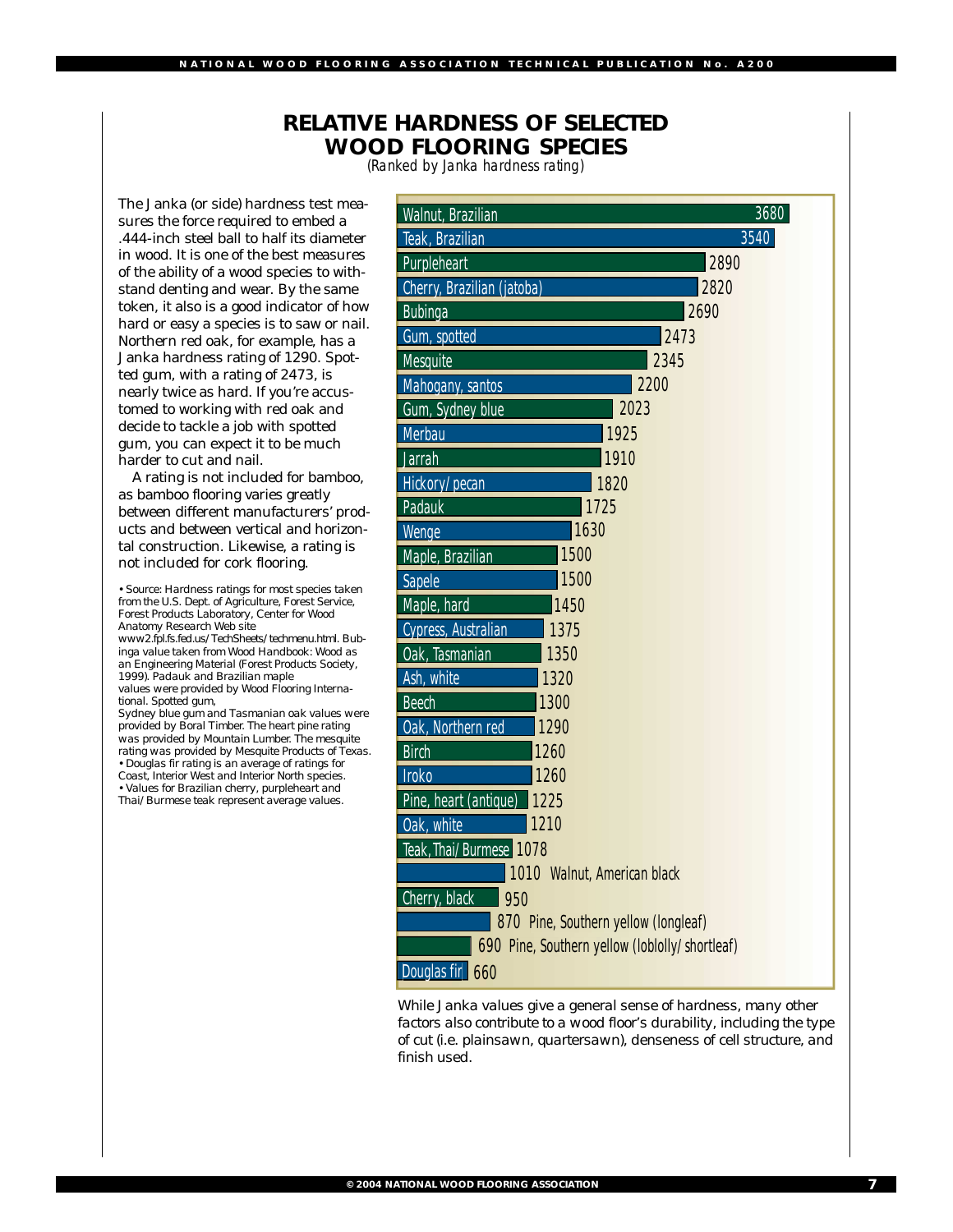#### **RELATIVE STABILITY OF SELECTED WOOD FLOORING SPECIES**

(Ranked by percentage of tangential shrinkage from green to ovendry moisture content)

The numbers in the chart reflect the percentage of tangential shrinkage from green to ovendry moisture content for the various species. Tangential change values normally will reflect changes in plainsawn wood. Quartersawn wood usually will be more dimensionally stable than plainsawn.

These percentages are listed only as a means of comparison of stability between the species. As these values represent change from green to ovendry, actual percentage change on job sites will be drastically less.

Although some tropical woods such as Australian cypress, merbau and wenge appear in this chart to have excellent moisture stability compared to domestic oak, actual installations of many of these woods have demonstrated significant movement in use. To avoid problems later, extra care should be taken to inform potential users of these tendencies prior to purchase.

Several species listed in this book are not included in the chart. This data currently is not available for Tasmanian oak, Sydney blue gum and spotted gum. Due to its composited construction, cork is not included, and due to its engineered construction, bamboo is not included. Also, due to the many different species and ages of the wood classified as antique heart pine, that wood is not listed.

*• Source: Stability ratings taken from the U.S. Dept. of Agriculture, Forest Service, Forest Products Laboratory, Center for Wood Anatomy Research Web site www2.fpl.fs.fed.us/TechSheets/techmenu.html*

*• Douglas fir rating is an average of ratings for Coast, Interior West and Interior North species.*

*• Pine rating is an average of ratings for loblolly, longleaf, shortleaf and slash species.*

| <b>Beech</b>                | 11.9 |
|-----------------------------|------|
| <b>Jarrah</b>               | 11.0 |
| Oak, white                  | 10.5 |
| Maple, hard                 | 9.9  |
| <b>Birch (yellow)</b>       | 9.5  |
| Hickory/pecan               | 8.9  |
| Maple, Brazilian/pau marfim | 8.8  |
| Oak, Northern red           | 8.6  |
| Cherry, Brazilian (jatoba)  | 8.5  |
| <b>Bubinga</b>              | 8.4  |
| Walnut, Brazilian/ipé       | 8.0  |
| Ash, white                  | 7.8  |
| Walnut, American black      | 7.8  |
| Teak, Brazilian/cumaru      | 7.6  |
| Pine, Southern yellow       | 7.5  |
| <b>Sapele</b>               | 7.4  |
| Douglas fir                 | 7.3  |
| Cherry, black               | 7.1  |
| Mahogany, santos<br>6.2     |      |
| Purpleheart<br>6.1          |      |
| Teak, Thai/Burmese<br>5.8   |      |
| Wenge<br>5.8                |      |
| <b>Padauk</b><br>5.2        |      |
| <b>Merbau</b><br>4.6        |      |
| <b>Iroko</b><br>3.8         |      |
| <b>Mesquite</b><br>3.2      |      |
| 2.8 Cypress, Australian     |      |

#### **COLOR CHANGES IN WOOD FLOORING**

Whether finished or unfinished, wood changes color over time due to oxidation and exposure to light. Some species darken in color over time, while others lighten. There is no set value for "color fastness" of a species, so contractors and their customers need to be aware of how much change they should expect from the species they choose. Certain species, including American cherry, Brazilian cherry and many imported species, are especially notorious for their tendency to change in color. A demonstration of this change is shown below. The panels on the left for each species show how the wood had aged since originally being sanded and finished for this publication in 1994. The panels on the right are the same panels as they appear now after being freshly sanded and finished in 2004. It is important to note that all panels shown on the following pages are shown freshly sanded and finished. Some color change is to be expected for all species, and a drastic change can be expected for some.

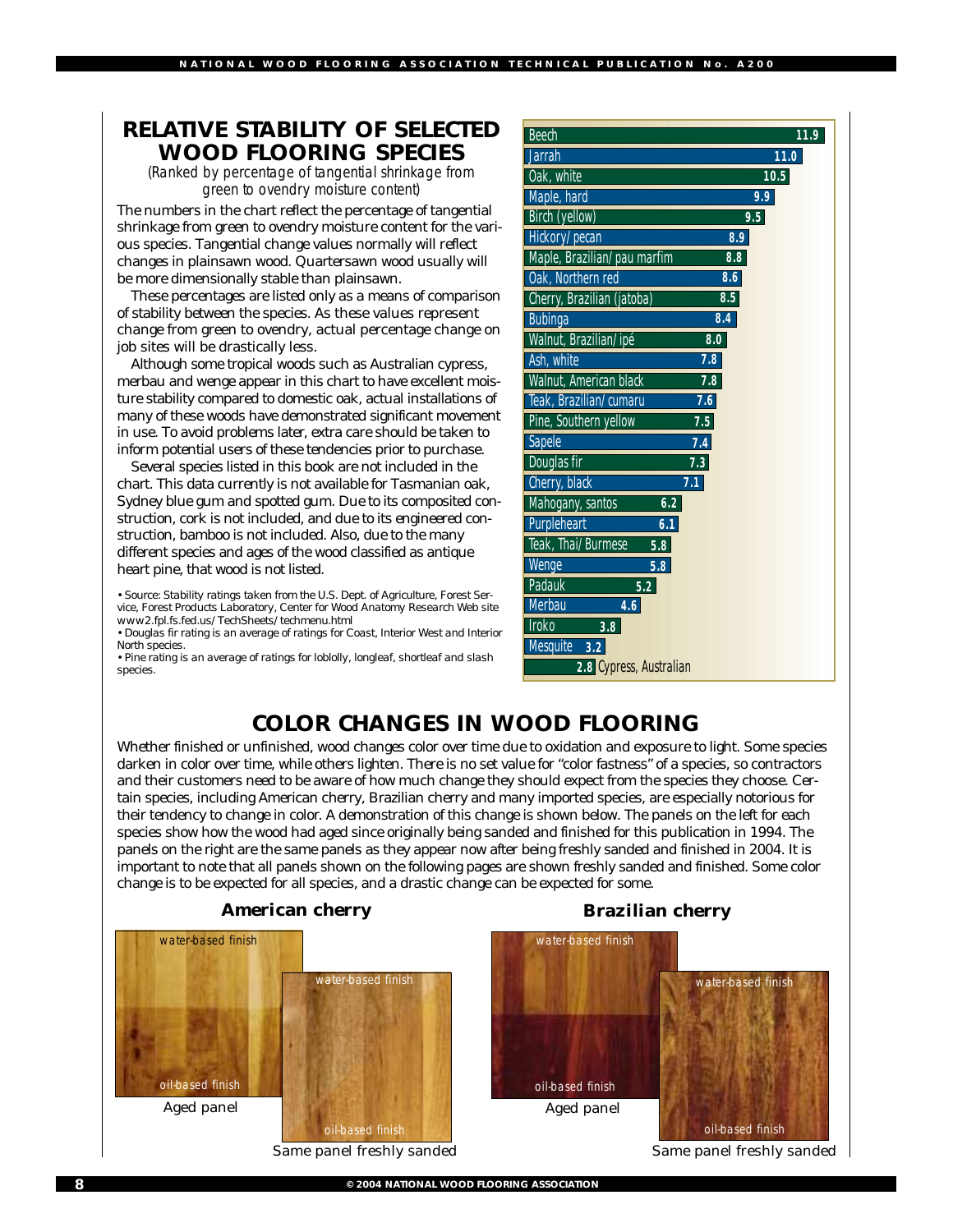# **ASH, WHITE**

*Fraxinus americana*



## **Appearance**

**COLOR:** Heartwood is light tan to dark brown; sapwood is creamy white. Similar in appearance to white oak, but frequently more yellow.

**GRAIN:** Bold, straight, moderately open grain with occasional wavy figuring*.* Can have strong contrast in grain in plainsawn boards.

**VARIATIONS WITHIN SPECIES AND GRADES:** Sometimes confused with hickory; the zone of large pores is more distinctive in ash, similar to that of red oak.

## **Properties**

**HARDNESS/JANKA:** 1320 (2% harder than Northern red oak). **DIMENSIONAL STABILITY:** Above average (7.8; 9% more stable than Northern red oak).

## **Workability**

**SAWING/MACHINING:** Good machining qualities. **NAILING:** No known problems. **SANDING:** Sands satisfactorily if the correct sanding sequence is followed.

*Suggested Sequence*

First Cut: 50 at a 7 to 15 degree angle to the grain **Second Cut:** 60 or 80 straight with the grain **Third Cut:** 80 or 100 **Hard Plate:** 100 **Screen:** 80 or 100 **FINISHING:** May be difficult to stain.

#### **Origin**

North America.

#### **Availability**

Readily available.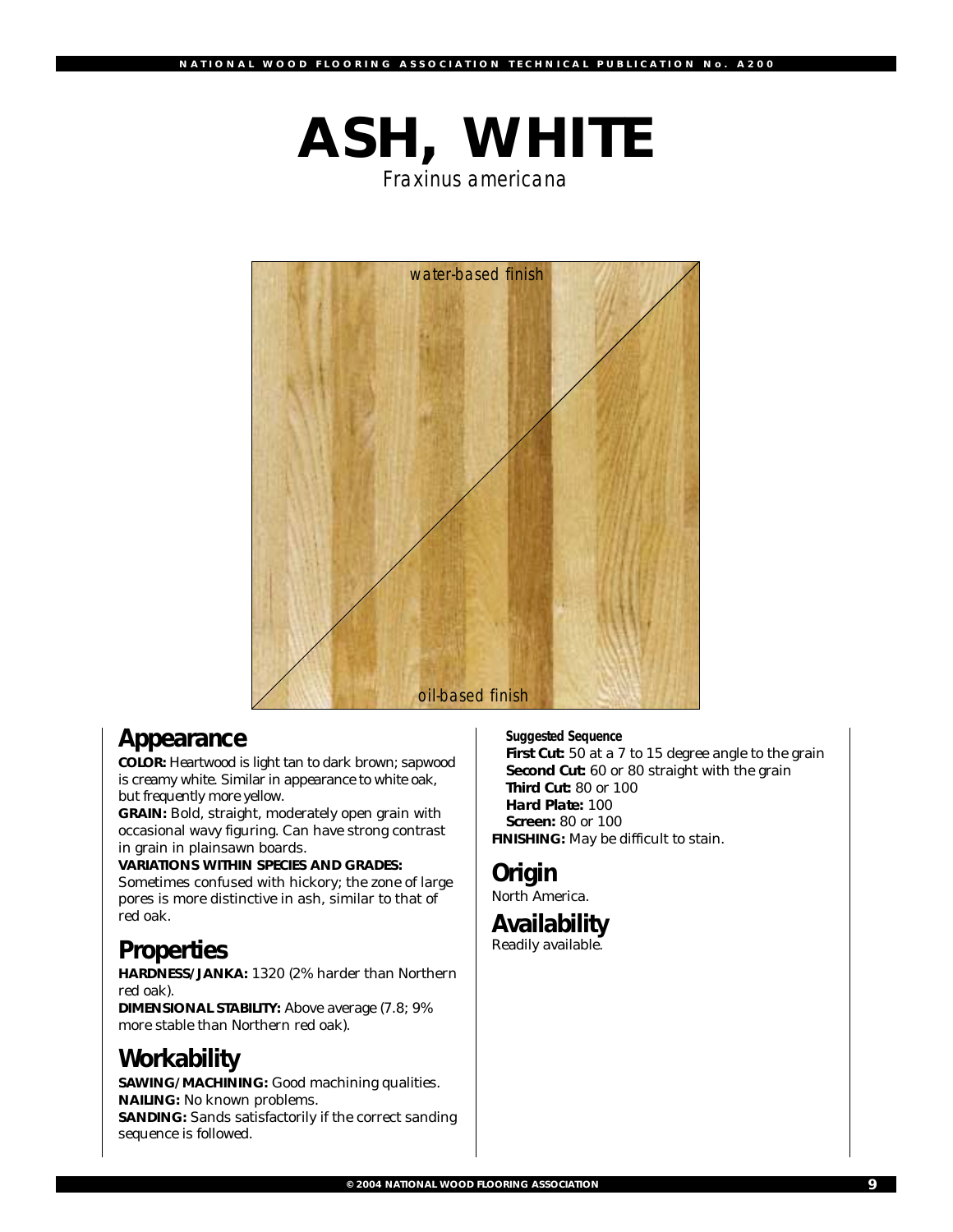

*water-based finish oil-based finish*

### **Appearance**

**COLOR:** Heartwood is mostly reddish brown; sapwood is generally pale white. **GRAIN:** Mostly closed, straight grain; fine, uniform texture. Coarser than European beech. **VARIATIONS WITHIN SPECIES AND GRADES:** Only one species is native to the United States. Moderate to high color variation between boards.

## **Properties**

**HARDNESS (JANKA):** 1300 (1% harder than Northern red oak). **DIMENSIONAL STABILITY:** Below average (11.9; 38% less stable than Northern red oak).

## **Workability**

**SAWING/MACHINING:** Difficult to work with hand tools, but good machining qualities. **NAILING:** Has a tendency to split the tongues. **SANDING:** Sands satisfactorily if correct sanding sequence is followed.

*Suggested Sequence* **First Cut:** 50 or 60 at a 7 to 15 degree angle to the grain **Second Cut:** 60 or 80 straight with the grain **Third Cut:** 80 or 100 **Hard Plate:** Not recommended **First Screen:** 80 or 100 **Second Screen:** 120 or 150 **FINISHING:** May be difficult to stain.

## **Origin**

North America.

#### **Availability**

Moderately available.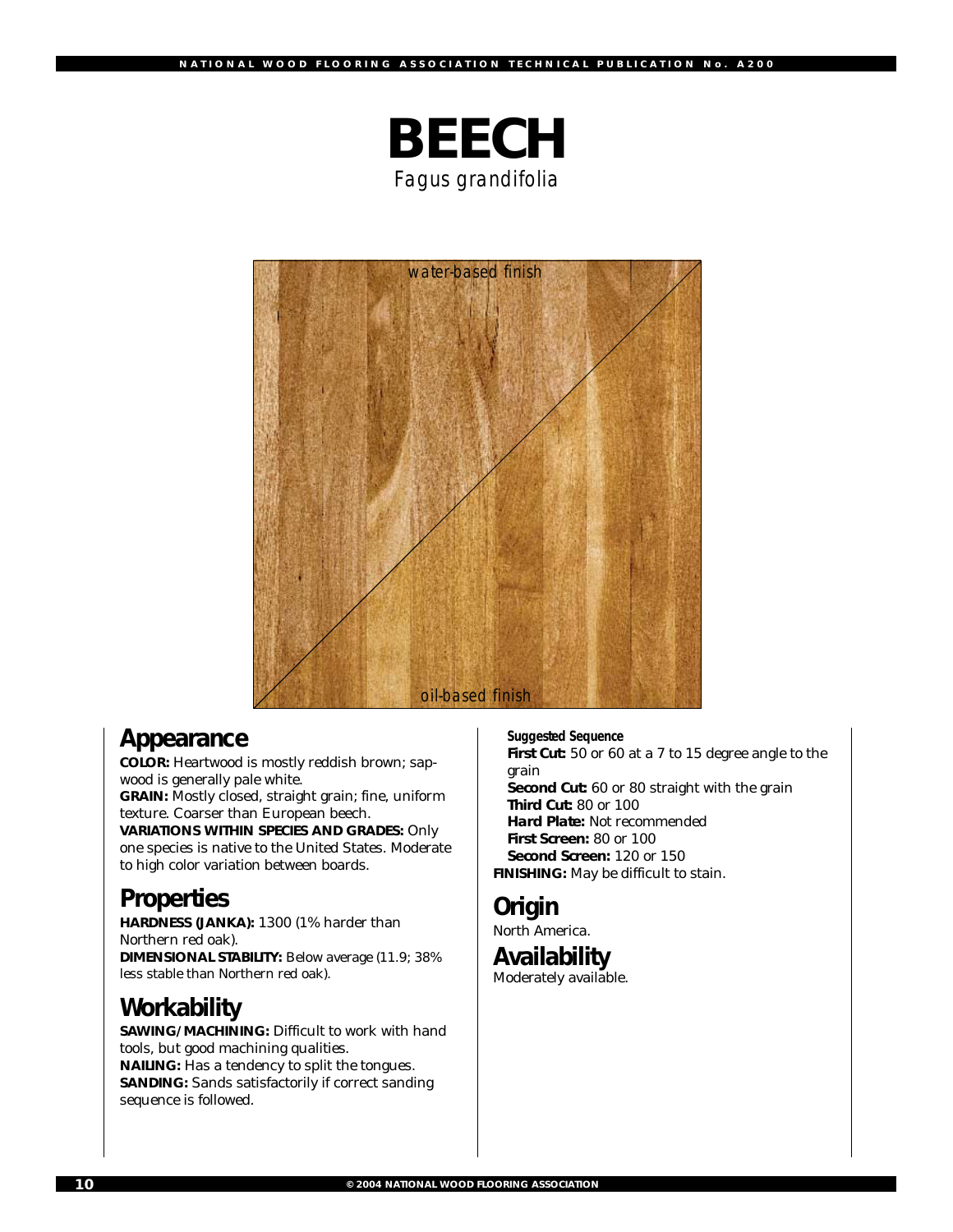

*Betula spp.*



#### **Appearance**

**COLOR:** In yellow birch (*B. alleghaniensis)*, sapwood is creamy yellow or pale white; heartwood is light reddish brown tinged with red. In sweet birch (*B. lenta*), sapwood is light colored and heartwood is dark brown tinged with red.

**GRAIN:** Medium figuring, straight, closed grain, even texture. Occasional curly grain or wavy figure in some boards.

**VARIATIONS WITHIN SPECIES AND GRADES:** Yellow birch, sweet birch, paper birch. Paper birch (*B. papyrifera*) is softer and lower in weight and strength than yellow or sweet birch. However, yellow birch is most commonly used for flooring. Boards can vary greatly in grain and color.

## **Properties**

**SIDE HARDNESS/JANKA:** Yellow: 1260 (2% softer than Northern red oak).

**DIMENSIONAL STABILITY:** Average (Yellow: 9.5; 10% less stable than Northern red oak).

## **Workability:**

**SAWING/MACHINING:** Difficult to work with hand tools, but good machining qualities. **NAILING:** No known problems. **SANDING:** Sands satisfactorily if the correct sanding sequence is followed. *Suggested Sequence* **First Cut:** 50 at a 7 to 15 degree angle to the grain

**Second Cut:** 80 straight with the grain **Third Cut:** 120 **Hard Plate:** 100 or 120 **First Screen:** 100

**Second Screen:** 100 **FINISHING:** May be difficult to stain.

### **Origin**

North America.

**Availability** Moderately available.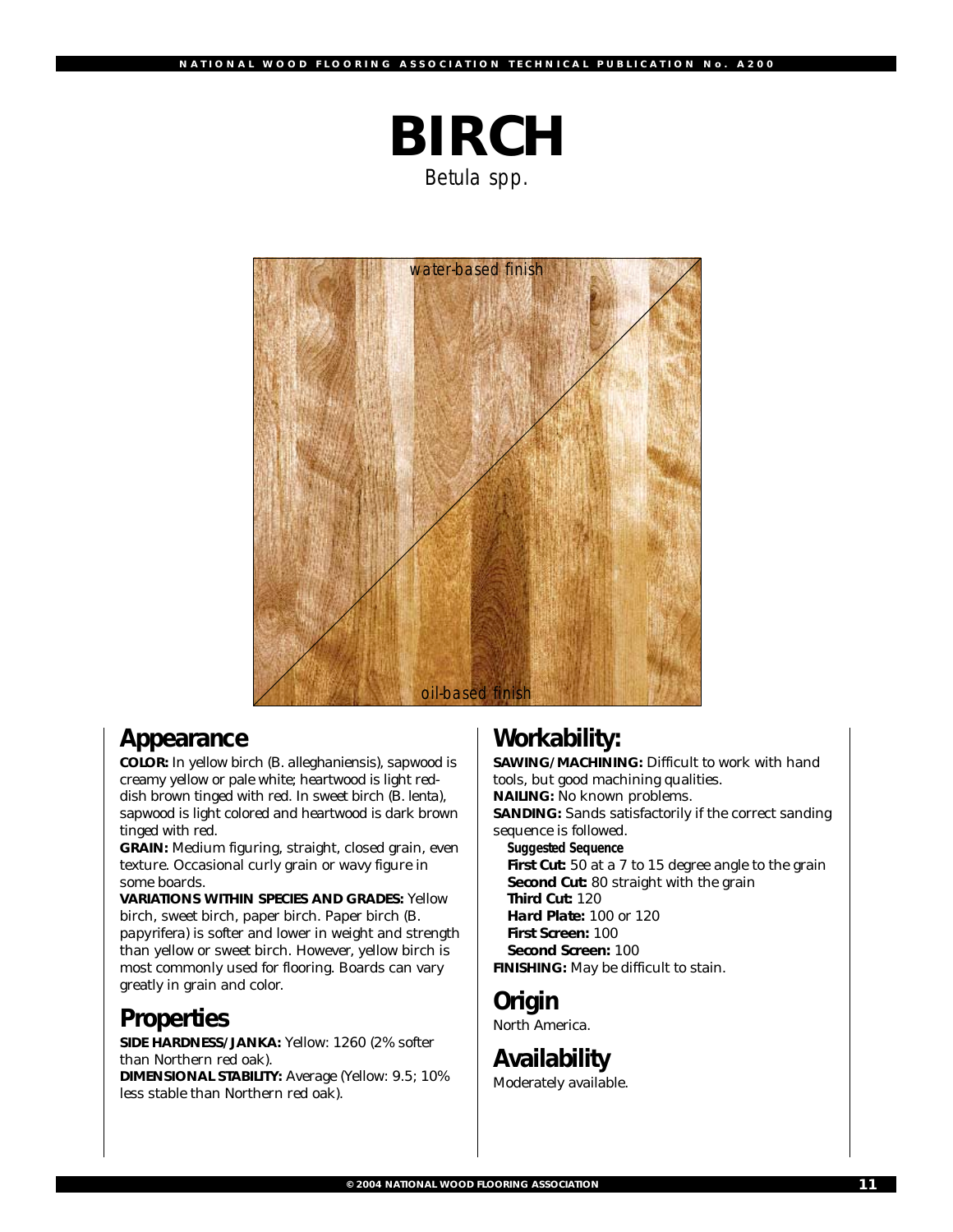# **CHERRY, BLACK**

*Prunus serotina*



## **Appearance**

**COLOR:** Heartwood is light to dark reddish brown, lustrous; sapwood is light brown to pale with a light pinkish tone. Some flooring manufacturers steam lumber to bleed the darker heartwood color into the sapwood, resulting in a more uniform color. Color darkens significantly with age.

**GRAIN:** Fine, frequently wavy, uniform texture. Distinctive flake pattern on true quartersawn surfaces. Texture is satiny, with some gum pockets.

**VARIATIONS WITHIN SPECIES AND GRADES:** Significant color variation between boards.

## **Properties**

**HARDNESS (JANKA):** 950 (26% softer than Northern red oak). **DIMENSIONAL STABILITY:** Above average (7.1; 17%

more stable than Northern red oak).

## **Workability**

**SAWING/MACHINING:** Good machining qualities. **NAILING:** No known problems. **SANDING:** Sands satisfactorily if the correct sanding sequence is followed.

*Suggested Sequence* **First Cut:** 60 at a 7-15 degree angle with the grain **Second Cut:** 80 straight with the grain **Third Cut:** 100 **Hard Plate:** Not recommended **Screen:** 80 or 100 **FINISHING:** No known problems.

## **Origin**

North America.

## **Availability**

Readily available.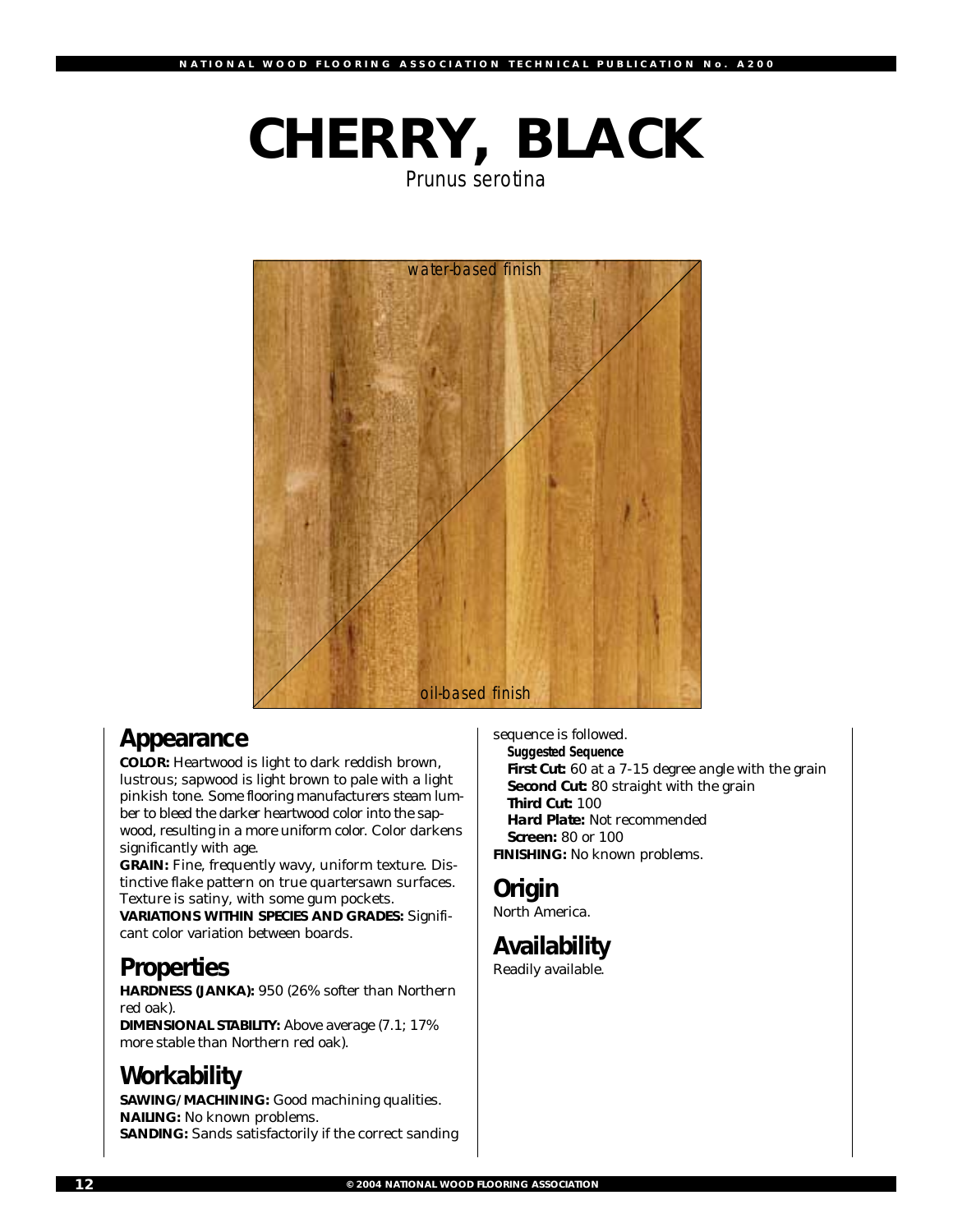# **DOUGLAS FIR**

*Pseudotsuga menziesii*



### **Appearance**

**COLOR:** Heartwood is yellowish tan to light brown. Sapwood is tan to white. Heartwood may be confused with that of Southern yellow pine. Radical color change upon exposure to sunlight.

**GRAIN:** Normally straight, with occasional wavy or spiral texture. Nearly all fir flooring is vertical-grain or riftsawn clear-grade material.

**VARIATIONS WITHIN SPECIES AND GRADES:** Wood varies greatly in weight and strength. Young trees of moderate to rapid growth have reddish heartwood and are called red fir. The narrow-ringed wood of old trees may be yellowish-brown and is known as yellow fir.

## **Properties**

**HARDNESS (JANKA):** 660 (49% softer than Northern red oak).

**DIMENSIONAL STABILITY:** Above average (7.3; 15% more stable than Northern red oak).

## **Workability**

**SAWING/MACHINING: Harder to work with hand** tools than the soft pines.

**NAILING:** No known problems. **SANDING:** Sands satisfactorily if the correct sanding

sequence is followed. *Suggested Sequence*

**First Cut:** 60 at a 7-15 degree angle with the grain **Second Cut:** 80 straight with the grain **Third Cut:** 100 or 120 **Hard Plate:** Not recommended

**Screen:** 100 or 120

**FINISHING:** Some boards develop a slight pinkish to bright salmon color when finished with some products. Because of tendency toward color change, care must be taken to avoid oversanding when refinishing an existing floor. May be difficult to stain. **COMMENTS:** Sometimes milled as vertical end-grain

block, which is significantly harder than plainsawn.

## **Origin**

North America.

**Availability** Readily available.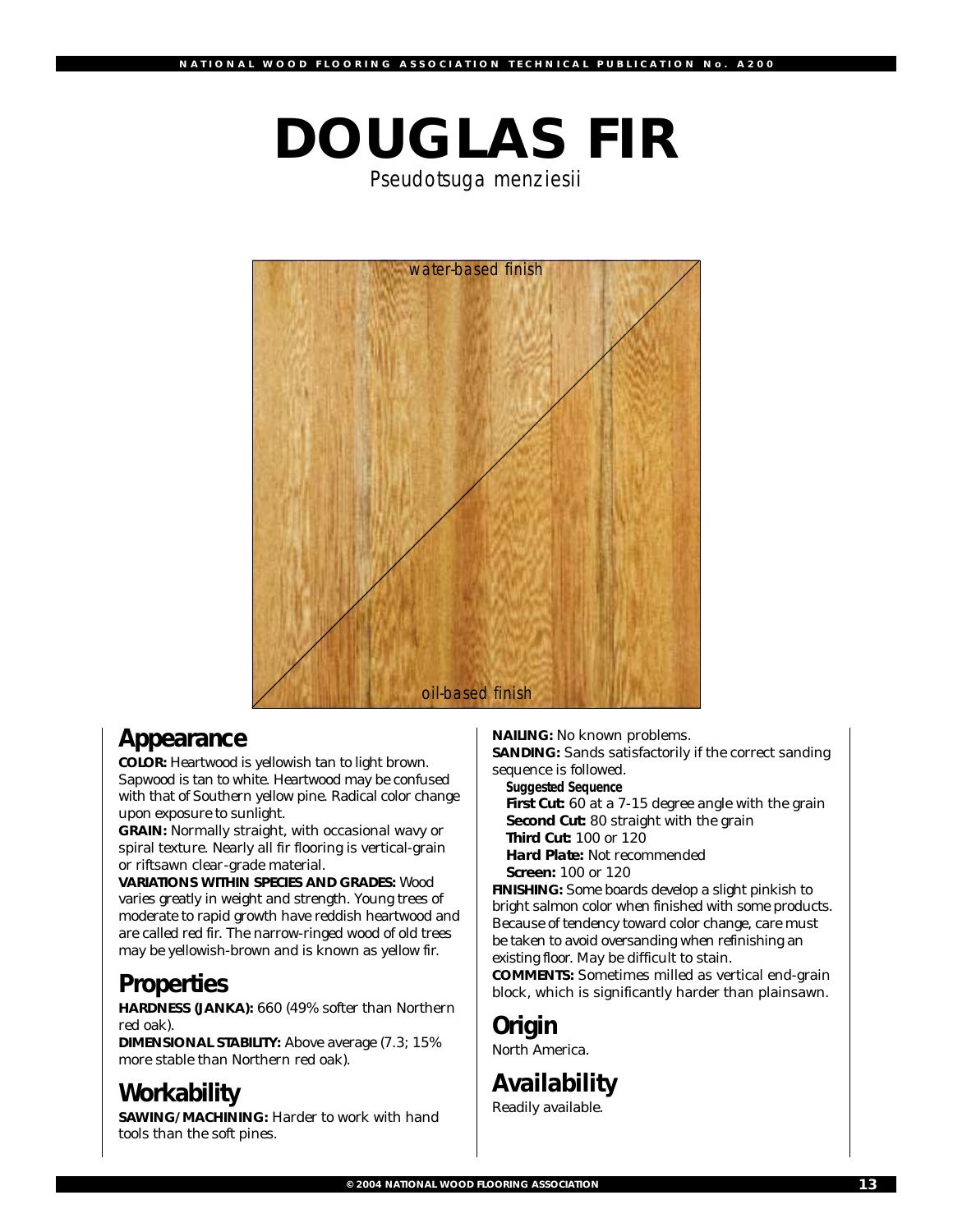# **HICKORY/PECAN**

*Carya spp.*



## **Appearance**

**COLOR:** Pecan heartwood is reddish brown with dark brown stripes; sapwood is white or creamy white with pinkish tones. Hickory heartwood is tan or reddish; sapwood is white to cream, with fine brown lines. **GRAIN:** Pecan is open, occasionally wavy or irregular. Hickory is closed, with moderate definition; somewhat rough-textured.

**VARIATIONS WITHIN SPECIES AND GRADES:** In both hickory and pecan, there are often pronounced differentiations in color between spring wood and summer wood. In pecan, sapwood is usually graded higher than darker heartwood. Pecan and hickory are traditionally mixed by flooring mills.

## **Properties**

**HARDNESS (JANKA):** 1820 (41% harder than Northern red oak). Pecan is slightly softer than true hickories. **DIMENSIONAL STABILITY:** Average (8.9; 3% less stable than Northern red oak).

## **Workability**

**SAWING/MACHINING:** Hickory's density makes it difficult to machine and work with hand tools. **NAILING:** Has a tendency to split the tongues. **SANDING:** Difficult to sand because of density, and because light color makes sander marks show more than on darker woods. *Suggested Sequence*

**First Cut:** 40 or 50 at a 7-15 degree angle with the grain

**Second Cut:** 50 or 60 straight with the grain **Third Cut:** 80 or 100

**Hard Plate:** 100

**Screen:** 80 or 100

**FINISHING:** May be difficult to stain.

## **Origin**

North America.

## **Availability**

Readily available.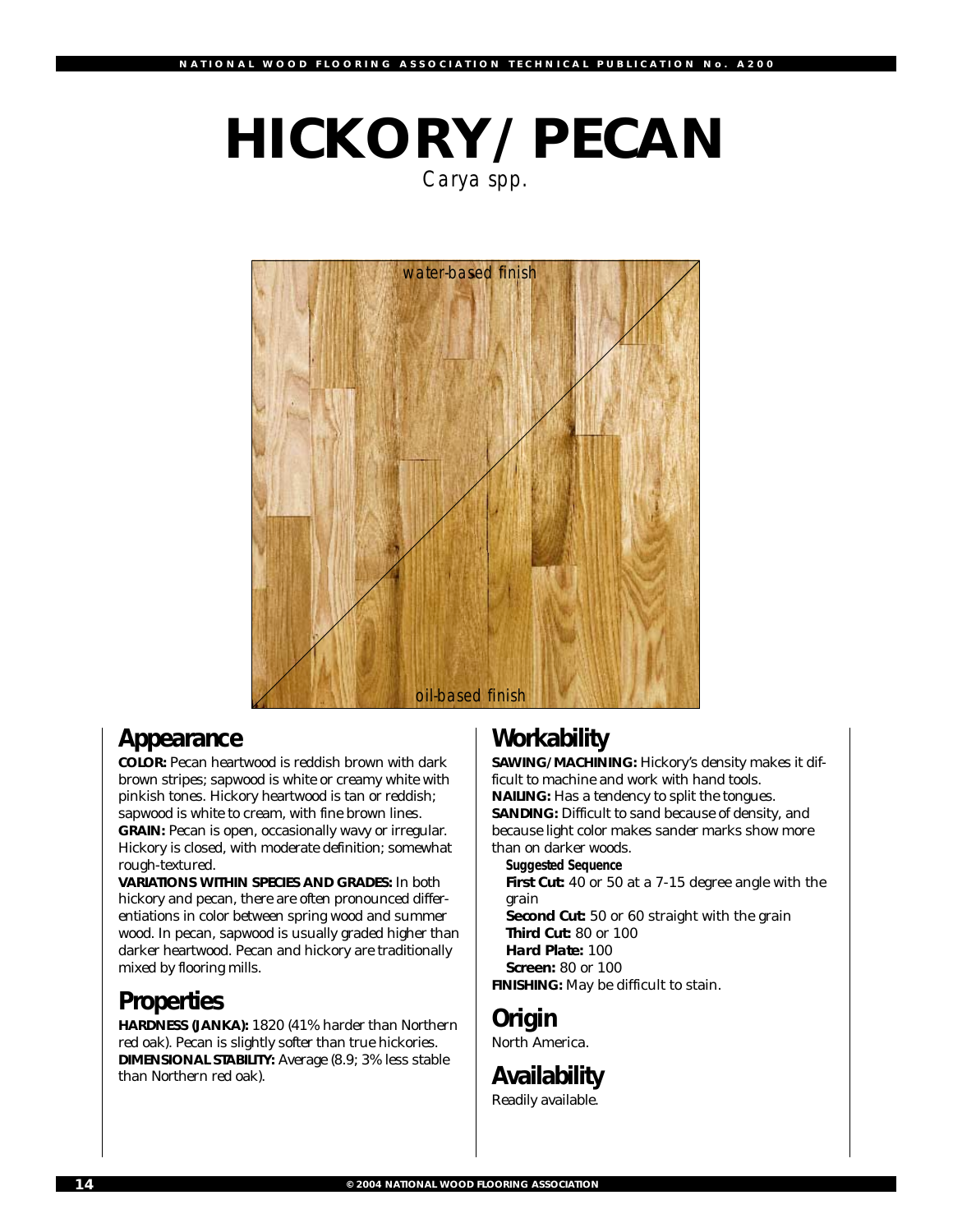# **MAPLE, SUGAR/HARD**

*Acer saccharum*



## **Appearance**

**COLOR:** Heartwood is creamy white to light reddish brown; sapwood is pale to creamy white. **GRAIN:** Closed, subdued grain, with medium figuring and uniform texture. Occasionally shows quilted, fiddleback, curly or bird's-eye figuring. Figured boards often culled during grading and sold at a premium. **VARIATIONS WITHIN SPECIES AND GRADES:** Black maple (*B. nigrum)* is also hard; other species are classified as soft.

## **Properties**

**HARDNESS (JANKA):** 1450 (12% harder than Northern red oak).

**DIMENSIONAL STABILITY:** Average (9.9; 15% less stable than red oak).

## **Workability**

**SAWING/MACHINING: Density makes machining** difficult.

**NAILING:** No known problems. **SANDING:** Extra care must be taken during sanding and finishing, as sanding marks and finish lines are more obvious due to maple's density and light color. The species also burnishes, dulling fine paper and screens and making it difficult to cut out previous scratches.

*Suggested Sequence*

**First Cut:** 50 at a 7 to 15 degree angle to the grain **Second Cut:** 80 straight with the grain **Third Cut:** 120 **Hard Plate:** 100 or 120 **First Screen:** 100 **Second Screen:** 100 **FINISHING:** Takes neutral finish well. May be difficult to stain.

## **Origin**

North America.

## **Availability**

Easily available. Figured grains have limited availability.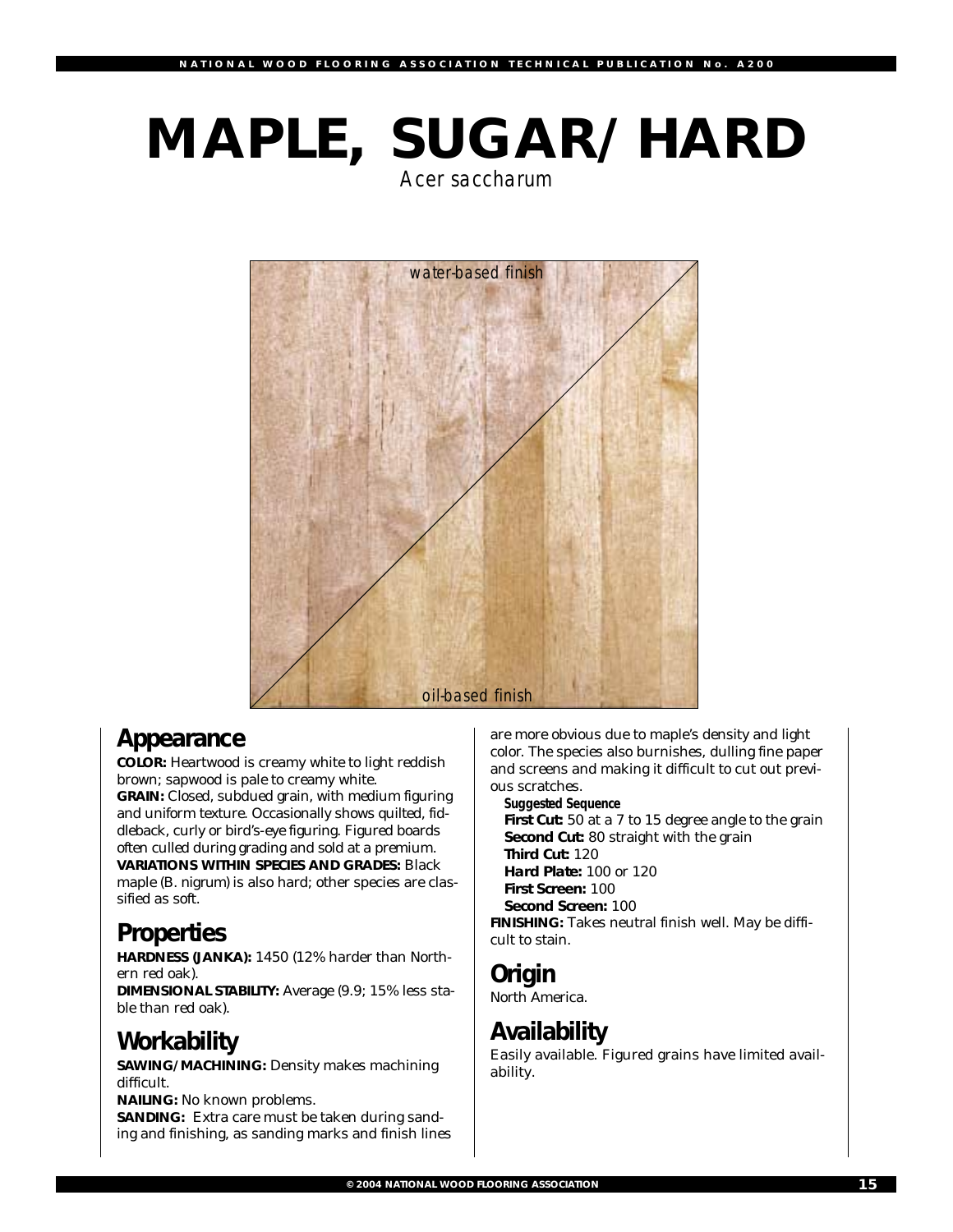

*Prosopis glandulosa*



### **Appearance**

**COLOR:** Light brown to dark reddish brown. **GRAIN:** High in character, with ingrown bark and mineral streaks. Most commonly used in flooring as end-grain block, which has small irregular cracks radiating across the grain.

**VARIATIONS WITHIN SPECIES AND GRADES:** One grade; moderate color variations.

## **Properties**

**HARDNESS (JANKA):** 2345 (82% harder than Northern red oak). **DIMENSIONAL STABILITY: Excellent (3.2; 63% more** stable than Northern red oak).

## **Workability**

**SAWING/MACHINING:** Very good machining qualities. **NAILING:** Splits tongues easily.

**SANDING:** Plainsawn can be sanded to a smooth surface. End-grain requires a coarser abrasive to flatten; it is recommended that it be flattened by sanding at a 45-degree angle to the grain.

*Suggested Sequence* **First Cut:** 40 or 50 at a 7-15 degree angle with the grain **Second Cut:** 60 or 80 straight with the grain **Third Cut:** 80 or 100 **Hard Plate:** 100 **First Screen:** 80 or 100 **Second Screen:** 120 **FINISHING:** No known problems. **COMMENTS:** End-grain block usage results in a hard, high-wear surface. Produces only shorter-length boards.

## **Origin**

North America.

**Availability** Limited availability.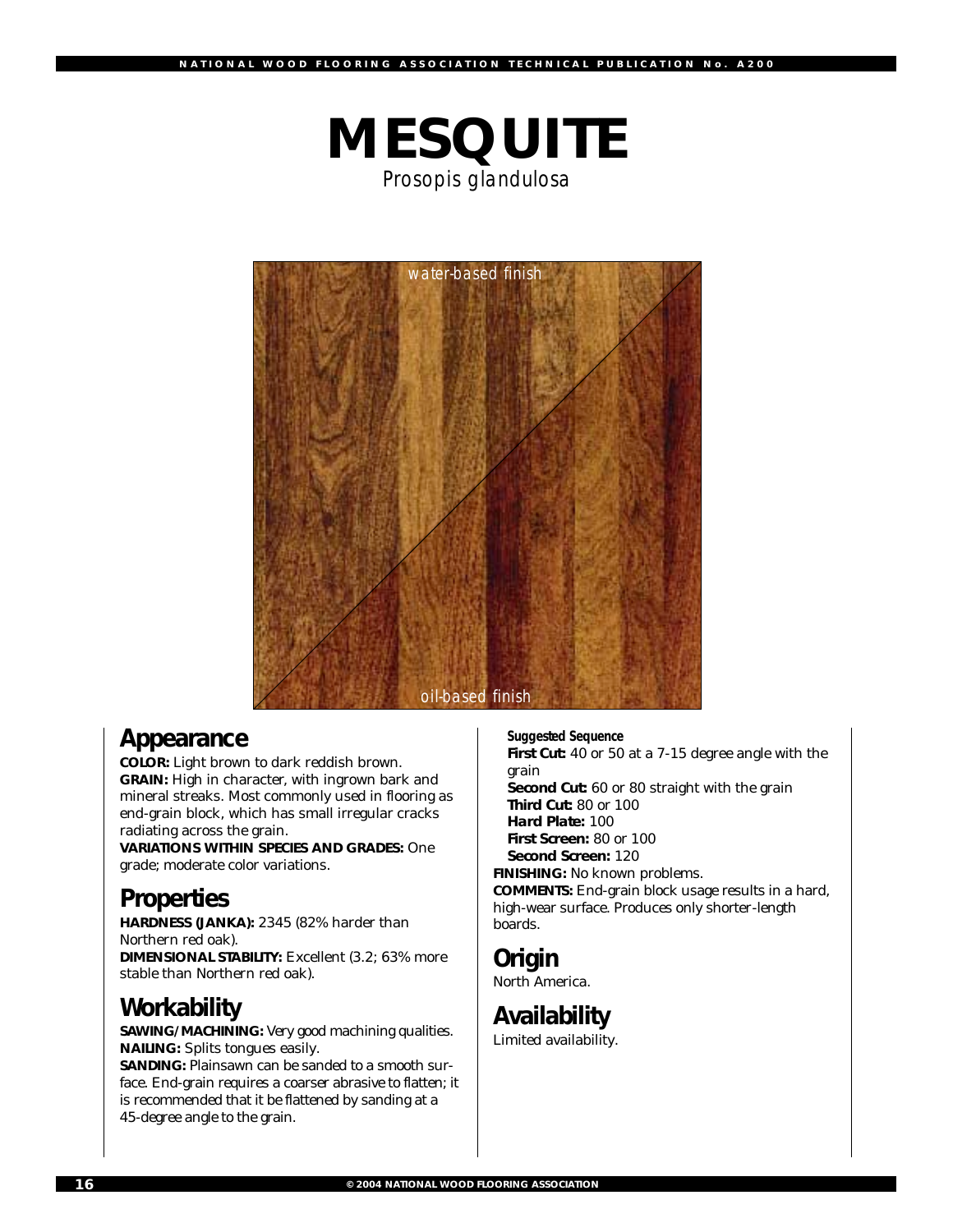



### **Appearance**

**COLOR:** Heartwood and sapwood are similar, with sapwood lighter in color; most pieces have a reddish tone. Slightly redder than white oak.

**GRAIN:** Open, slightly coarser (more porous) than white oak. Plainsawn boards have a plumed or flared grain appearance; riftsawn has a tighter grain pattern, low figuring; quartersawn has a flake pattern, sometimes called tiger rays or butterflies.

**VARIATIONS WITHIN SPECIES AND GRADES:** More than 200 subspecies in North America; great variation in color and grain, depending on the origin of the wood and differences in growing seasons. Northern, Southern and Appalachian red oak all can be divided into upland and lowland species. Because they grow more slowly, upland species have a more uniform grain pattern than lowland species, with more growth rings per inch.

## **Properties**

**HARDNESS (JANKA):** Northern: 1290 (benchmark). Southern: below average (1060; 18% softer than Northern red oak).

**DIMENSIONAL STABILITY:** Northern: average (8.6). Southern: below average (11.3; 31% less stable than Northern red oak).

## **Workability**

**SAWING/MACHINING:** Above average in all machining operations.

**NAILING:** No known problems. **SANDING:** Sands satisfactorily if the correct sanding sequence is followed. *Suggested Sequence* **First Cut:** 50 at a 7-15 degree angle with the grain

**Second Cut:** 80 straight with the grain **Third Cut:** 100

**Hard Plate:** 100

**Screen:** 100 or 120

**FINISHING:** Stains well and demonstrates strong stain contrast. Red oak generally works better than white oak for bleached floors because it is more porous, and because tannins in white oak can discolor the floor.

#### **Origin** North America.

**Availability**

Easily available.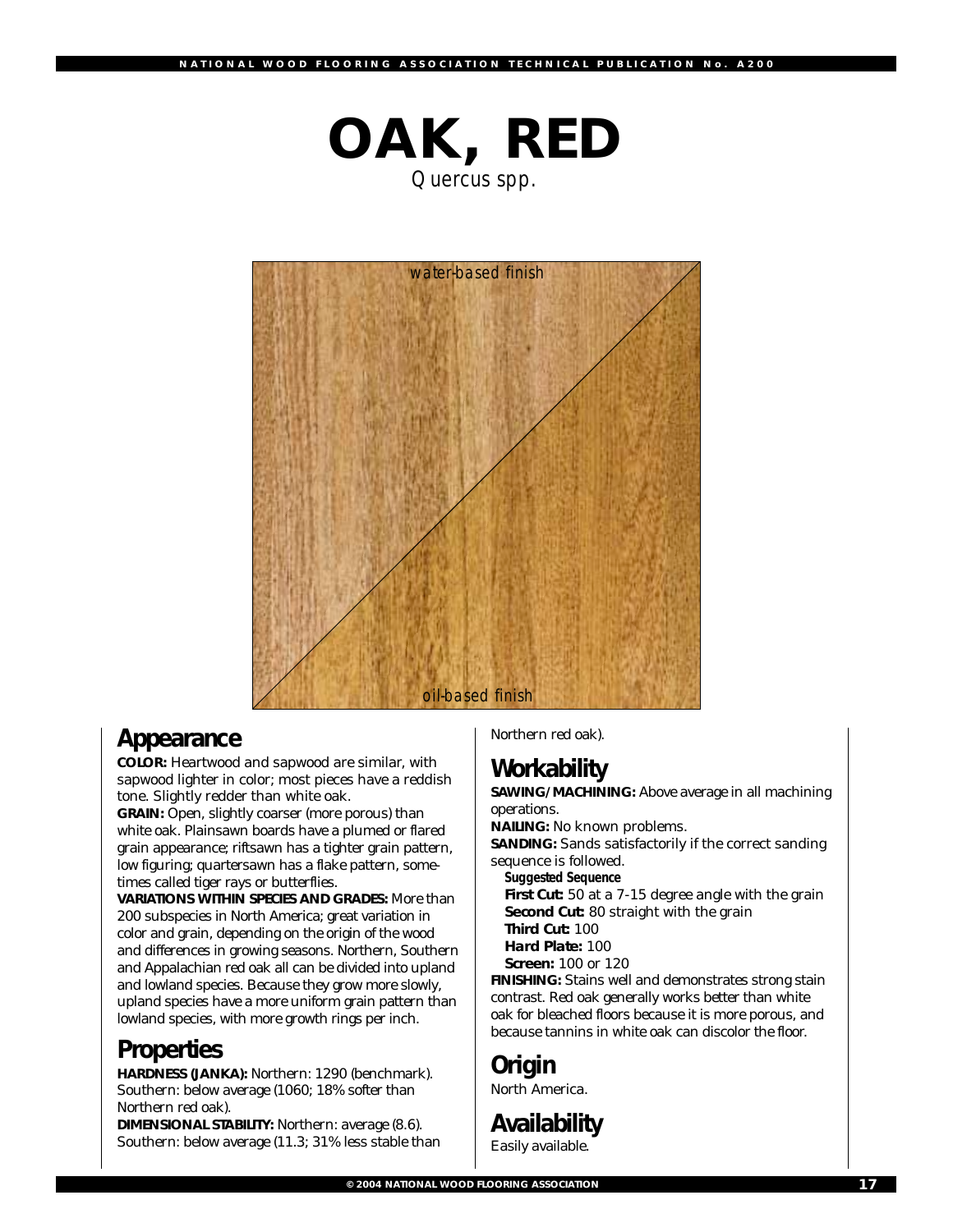

*Quercus spp.*



### **Appearance**

**COLOR:** Heartwood is light brown; some boards may have a pinkish tint or a slight grayish cast. Sapwood is white to cream.

**GRAIN:** Open, with longer rays than red oak. Occasional crotches, swirls and burls. Plainsawn boards have a plumed or flared grain appearance; riftsawn has a tighter grain pattern, low figuring; quartersawn has a flake pattern, sometimes called tiger rays or butterflies.

**VARIATIONS WITHIN SPECIES AND GRADES:** Considerable variation among boards in color and grain texture, but variations not as pronounced as in red oak.

## **Properties**

**HARDNESS (JANKA):** 1210 (6% softer than Northern red oak). **DIMENSIONAL STABILITY:** Average (10.5; 22% less stable than red oak).

## **Workability**

**SAWING/MACHINING:** Excellent machining qualities. **NAILING:** No known problems.

**SANDING:** Sands satisfactorily if the correct sanding sequence is followed.

*Suggested Sequence* **First Cut:** 50 or 60 at a 7-15 degree angle with the grain **Second Cut:** 60 or 80 straight with the grain **Third Cut:** 80 or 100 **Hard Plate:** 100

**Screen:** 80 or 100

**FINISHING:** During the finishing process, tannins at the surface can react with some liquids to turn the wood green or brown. This effect tends to be more pronounced with products that have a high water content, such as wood bleach and water-based finishes. Stains very well and accepts stain evenly.

## **Origin**

North America.

## **Availability**

Easily available.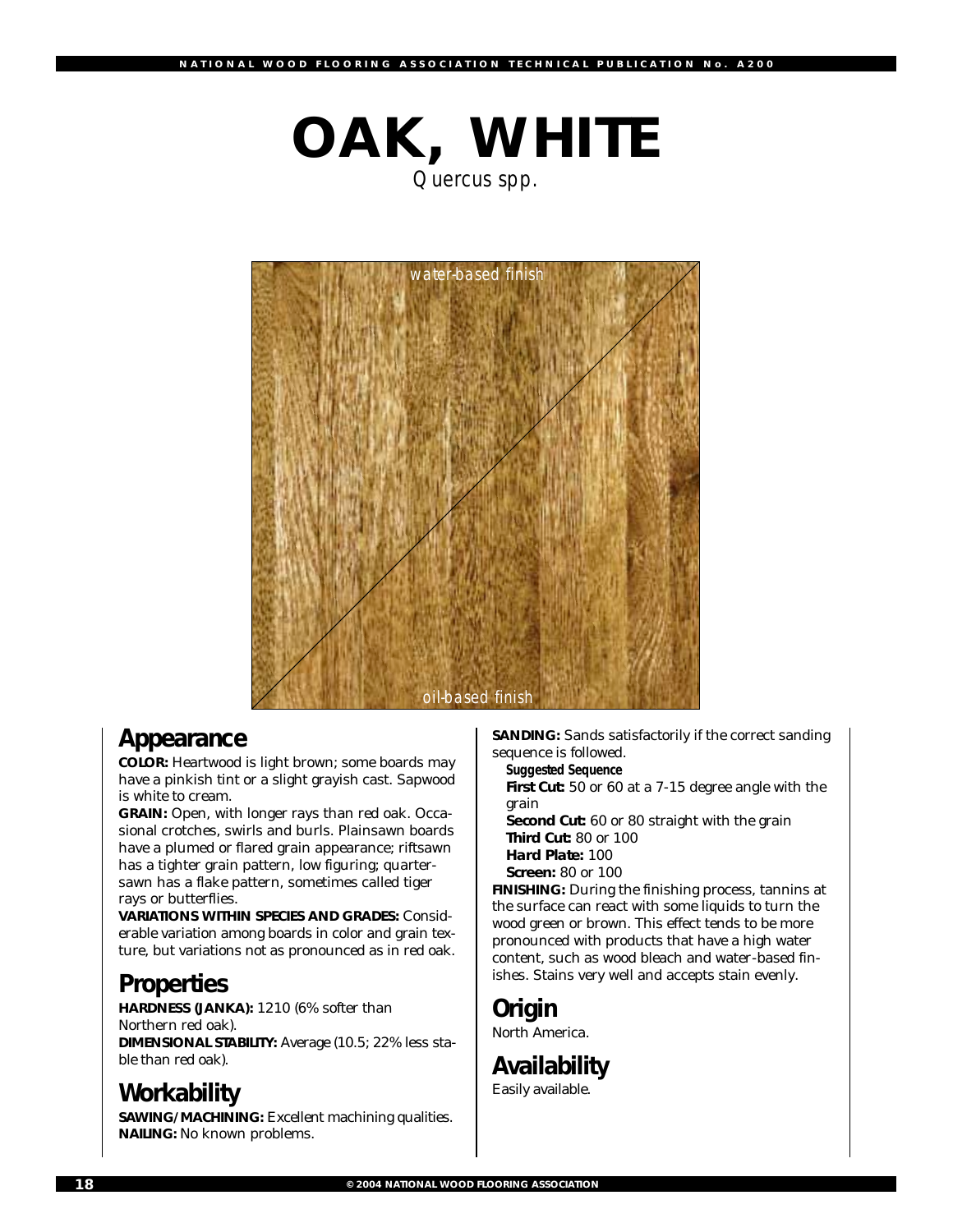# **PINE, ANTIQUE HEART**

*Pinus spp.*



## **Appearance**

**COLOR:** Heartwood is yellow after cutting and turns deep pinkish tan to warm reddish brown within weeks due to high resin content. Sapwood remains yellow, with occasional blue-black sap stain. **GRAIN:** Dense, with high figuring. Plainsawn is swirled; rift- or quartersawn is primarily pinstriped. Curly or burl grain is rare.

**VARIATIONS WITHIN SPECIES AND GRADES:** Moderate color variation.

## **Properties**

**HARDNESS (JANKA):** 1225 (5% softer than Northern red oak).

**DIMENSIONAL STABILITY:** Values can vary greatly due to the variety of species and ages used.

## **Workability**

**SAWING/MACHINING:** Good machining and handtooling qualities.

**NAILING:** No known problems.

**SANDING:** Tendency to clog paper due to high resin content. Abrasives will need to be changed fre-

quently during sanding. Beginning with a coarse grade is recommended.

*Suggested Sequence*

**First Cut:** 40 at a 7-15 degree angle with the grain **Second Cut:** 50 straight with the grain

**Third Cut:** 80

**Hard Plate:** Not recommended **Screen:** 80

**FINISHING:** May be difficult to stain. To reduce the wood's tendency to repel finish coats, surface resins may be removed with a 100 percent pure (not recycled) solvent that is compatible with the finish to be used (do not use water).

## **Origin**

North America. Often recovered from structural timbers in pre-1900 warehouses and factories, or as sunken logs from river bottoms.

## **Availability**

Limited.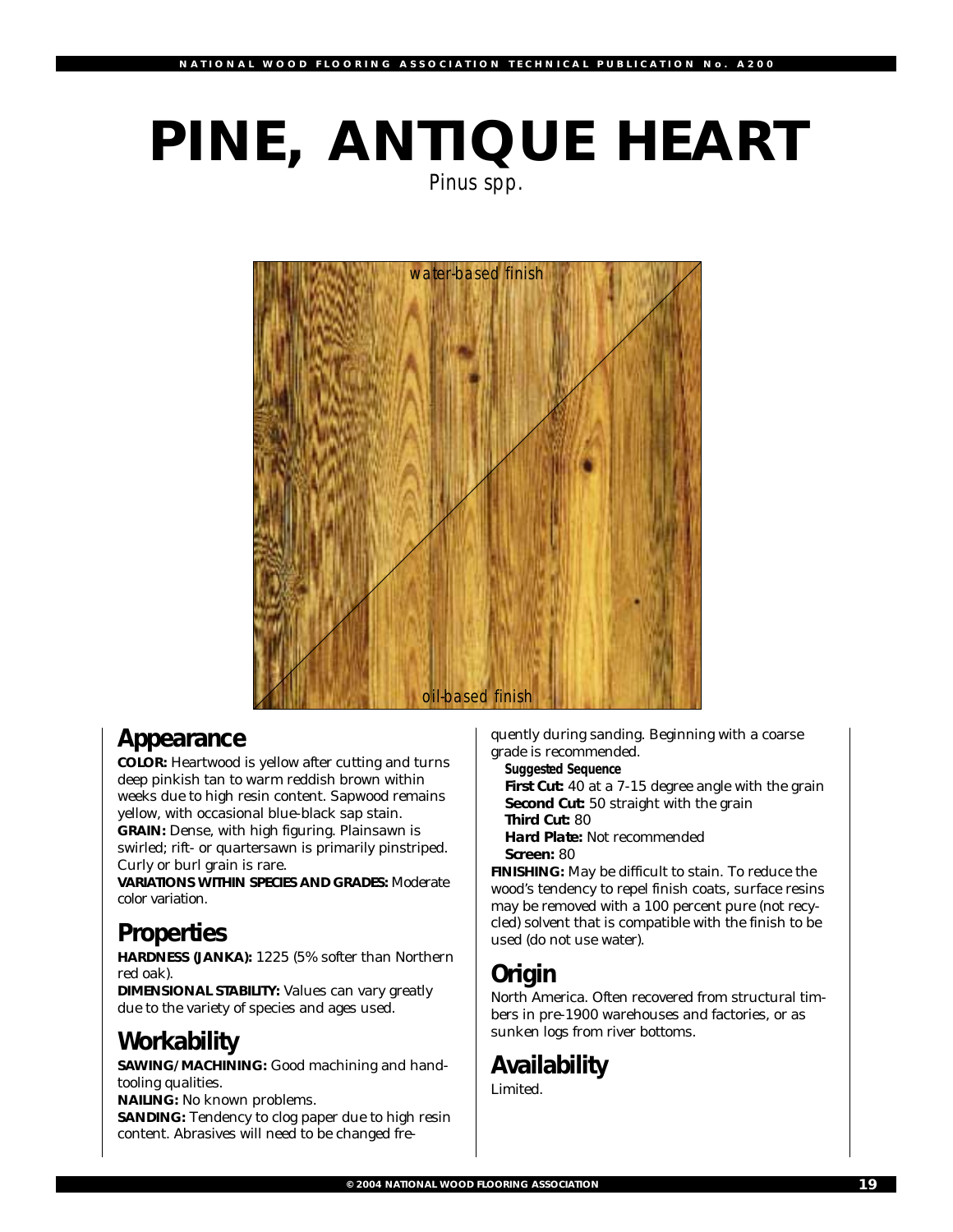# **PINE, SOUTHERN YELLOW**

*Pinus spp.*



## **Appearance**

**COLOR:** Heartwood varies from light yellow/orange to reddish brown or yellowish brown; sapwood is light tan to yellowish white.

**GRAIN:** Closed, with high figuring; patterns range from clear to knotty.

**VARIATIONS WITHIN SPECIES AND GRADES:** Longleaf pine (*P. palustris*), shortleaf pine (*P. echinata*), loblolly pine (*P. taeda*), slash pine (*P. elliottii*). All have many of the same characteristics as Douglas fir. Old-growth lumber in these varieties has substantially higher density and is more stable than second-growth material.

## **Properties**

**HARDNESS (JANKA):** Loblolly and shortleaf 690, (47% softer than Northern red oak); longleaf 870 (33% softer than Northern red oak).

**DIMENSIONAL STABILITY:** Above average (7.5; 13% more stable than Northern red oak).

## **Workability**

**SAWING/MACHINING:** Good machining qualities. **NAILING:** No known problems.

**SANDING:** Resin in wood tends to clog abrasives; frequent sandpaper changes are required.

*Suggested Sequence*

**First Cut:** 50 at a 7-15 degree angle with the grain **Second Cut:** 60 or 80 straight with the grain **Third Cut:** 80 or 100

**Hard Plate:** Not recommended **Screen:** 80 or 100

**FINISHING:** May be difficult to stain. To reduce the wood's tendency to repel finish coats, surface resins may be removed with a 100 percent pure (not recycled) solvent that is compatible with the finish to be used (do not use water).

**COMMENTS:** Generally manufactured for flooring with no end-match; sometimes flooring is "distressed" to create an antique look.

## **Origin**

North America.

## **Availability**

Easily available.